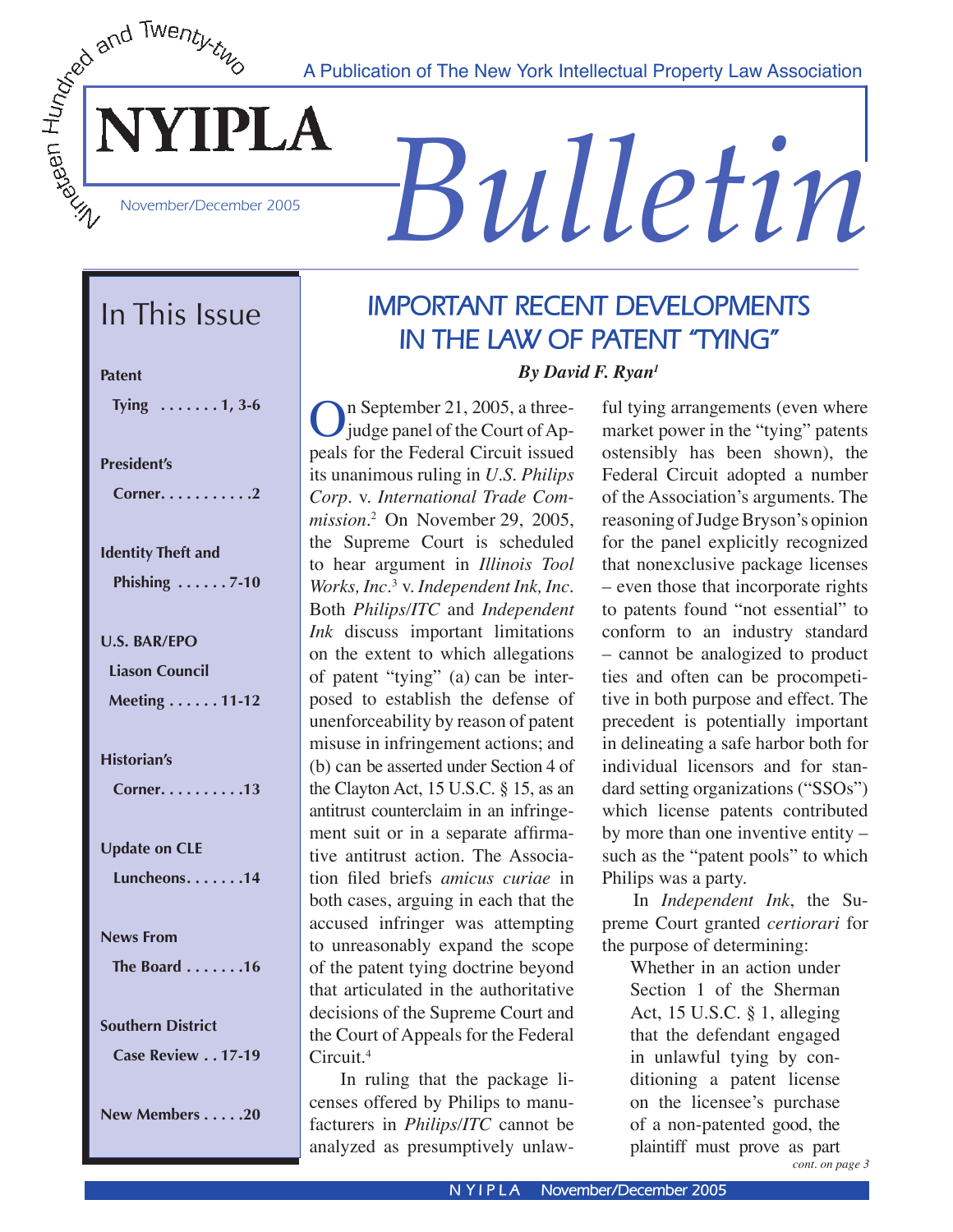#### November 9, 2005

## Dear Members:

Our Association has been busy at work since I last wrote to you in the prior issue of this Bulletin.

On October 19 the Association's Board met with Committee Chairs who reported on their ongoing work. You will see some of the fruits of the Committees' efforts published in the Bulletin over the course of the year.

On October 14, the Association joined with the Federal Circuit Bar Association and sponsored a full day program entitled "Perspectives on Patent Law and Innovation" at Columbia Law School. This excellent program provided our members with three different perspectives on patent issues – the academic, the trial judge, and the Federal Circuit's.

On November 18, 2005, the Association will host a full day program covering Patent Law Reform (analysis of HR2795); Patent Litigation Update; Opposition Proceedings Outside the U.S. – Is it All Rosy?; Developments in Foreign Patent Practice; and Ethical Issues in IP Law, and is honored to have Hon. Paul R. Michel, Chief Judge, U.S. Court of Appeals for the Federal Circuit, as the Keynote Speaker for the program.

On March 24, 2006 (the day of the Dinner in Honor of the Federal Judiciary), we



President Edward E. Vassallo

will continue our recent practice of hosting a full day program at the Waldorf-Astoria. More information on that program will be available to you soon.

And of course planning for our premier event, the Dinner in Honor of the Federal Judiciary on March 24, is ongoing. We are working with the Waldorf-Astoria to make the event a more enjoyable experience for those attendees in the "satellite" rooms, and to improve elevator service to suites in the Towers. We will update you on these and other matters relating to the Dinner soon.

I hope to see you at our upcoming programs and events.

Cordially, Edward E. Vassallo

# Looking for a phone or fax number? Use the NYIPLA member search engine at www.NYIPLA.org

to get the latest contact information for our members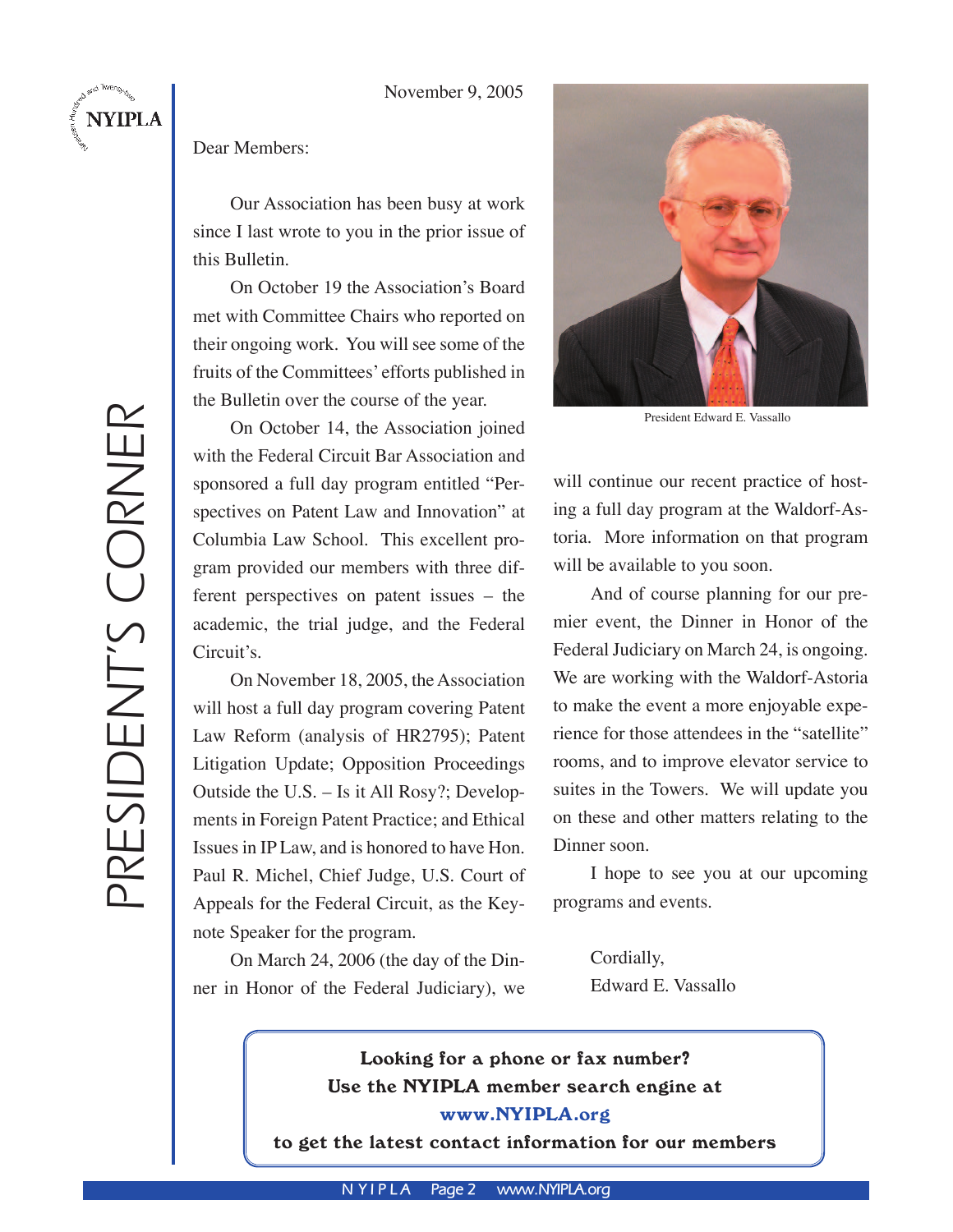of its affirmative case that the defendant possessed market power in the relevant market for the tying product, or market power instead is presumed based solely on the existence of the patent on the tying product.

The Court most probably will rule in *Independent Ink*, as the Solicitor General has requested and most commentators expect, that the antitrust plaintiff is not entitled to any presumption of "market power" based merely upon the existence of a patent narrowly directed to certain novel aspects of the bar coding system licensed by petitioner International Tool Works ("ITW"). The Supreme Court could reach this result based upon any one or more of a number of theories that have been briefed by the parties and the *amici curiae*.

# **A. THE** *PHILIPS***/***ITC* **RULING**

#### **1. The Licenses At Issue**

 The *Philips/ITC* case involved arrangements under which a number of patents relating to recordable compact discs ("CD-Rs") and rewritable compact discs ("CD-RWs") were licensed by Philips on a nonexclusive basis for a fixed royalty to licensees who wished to manufacture discs conforming to the so-called "Orange Book" standards. The package licenses offered by Philips included rights to patents developed by one or more other members of two "patent pools" formed to facilitate manufacture of the CD-R and CD-RW disc devices.<sup>5</sup>

 The program proved extremely successful. More than 100 manufacturing licenses had been issued by 2003; industry capacity had increased from some 300 million CD-R discs in 1997 to nearly 8 billion in 2002; and the concomitant consumer benefits resulting from price decreases had seen wholesale disc prices plummet from \$4.75 per disc in 1996 to \$0.12 per disc in 2003.

#### **2. The ITC's Un**e**nforceability Determination**

In the public version of the Opinion of the International Trade Commission (the "ITC" or the "Commission") served April 8, 2004 ("ITC Opinion"),<sup>6</sup> the ITC "adopted" the determination of the Administrative Law Judge ("ALJ") that 29 claims of six of the licensed patents were both not invalid and infringed by intervenors and other importers into the United States of the CD-R and CD-RW de-

vices.7 The Commission nevertheless denied relief to Philips under 19 U.S.C. § 1337 on the ground that those patents were unenforceable by reason of their "misuse" in connection with the "package licenses" offered by Philips to the industry. The ITC held:

We affirm the ALJ's conclusion that the asserted patents are unenforceable for patent misuse *per se*, but on the ground, discussed below, that *complainant's [Philips'] practice of mandatory package licensing constitutes patent misuse per se as a tying arrangement between (1) licenses to patents that are essential to manufacture CD-Rs or CD-RWs according to Orange Book standards and (2) licenses to other patents that are not essential to that activity.* We also adopt the ALJ's conclusion that the asserted patents are unenforceable for patent misuse under a rule of reason standard based on the ALJ's analysis of and findings as to the tying arrangements.

(SlipOp.4-5)(footnotes omitted) (emphasis supplied).

 The Commission identified four patents included within the Philips packages that it found "not essential"<sup>8</sup>. This determination was predicated upon a finding that "there were commercially viable alternative methods of manufacturing CD-Rs and CD-RWs that did not require the use of the technology covered by those patents" (Slip Op. 3). In the ITC's view, inclusion of these four patents in the Philips packages rendered the licenses both unlawful *per se* and unlawful under the rule of reason because they "could foreclose alternative technologies" (Slip Op. 6).

#### **3. The Federal Circuit's Reversal**

 As a threshold matter, the Federal Circuit panel sustained the Commission's ruling that Philips possessed "market power" and, accordingly, could not invoke the safe harbor of 35 U.S.C. § 271(d)(5)  $(Slip Op. 10)<sup>9</sup>$  Judge Bryson's opinion then went on to reject the attempt by the Commission and intervenors to sustain the unenforceability determination under two lines of authority.

 The panel's opinion found that neither the block-booking cases,  $10$  nor the product tying cases,<sup>11</sup> could be read to govern an alleged tie of a nonexclusive license under an allegedly "not essential"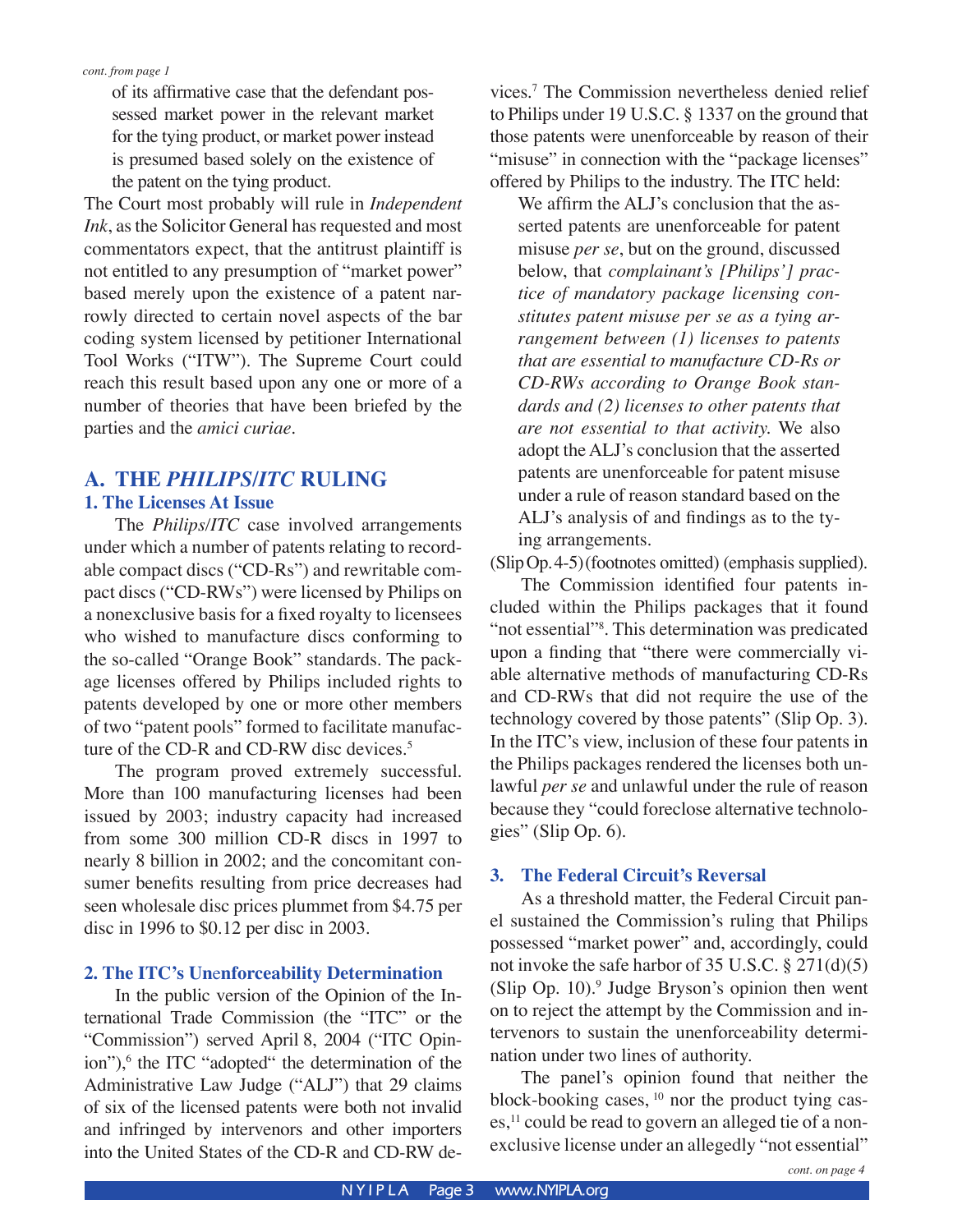patent (Slip Op. 11-18). In reaching this result, the opinion adopted the Association's arguments that a non-exclusive license cannot be analogized to a product since it represents nothing more than a promise not to sue (Slip Op. 16), and that "in the post-*Lear* era, the ʻacceptance' of a license has no such restrictive [estoppel] effect on the licensee's freedom" (Slip Op. 18, n. 3).

## **B. THE ISSUES IN** *INDEPENDENT INK*

#### **1. The Patent And Licenses At Issue**

 Trident, Inc. ("Trident") is a division of petitioner ITW which designs, manufactures and markets printing systems made up of industrial piezoelectric impulse ink jet printheads, ink containers and inks specially formulated for use in Trident's systems.12 Trident licenses its products to original equipment manufacturers ("OEMs") for incorporation into printers that are used to print bar codes on product cartons. Trident's licenses require the OEMs to use only ink supplied by Trident in single-use containers and also prohibit both OEMs and end users from refilling Trident's containers.

United States Patent No. 5,343,226 ("the ʻ226 patent") owned by petitioner ITW contains one narrowly defined claim to an "impulse ink jet system" and three similarly narrow claims drawn to embodiments of the "ink supply apparatus" for the claimed system. According to the court of appeals panel, the point of novelty for the four claims of the ʻ226 patent involved use of a "hand actuated peristaltic pump" which represented one of four available solutions to the problem of facilitating "pressure in one direction, forcing ink towards the printhead, without sucking the ink back when that pressure is released". *See* 396 F.3d at 1344-45.

#### **2. The District Court And Federal Circuit Decisions**

 Respondent Independent Ink, Inc. ("Independent") brought an action in the district court seeking a declaratory judgment that the ʻ226 patent was invalid and not infringed. Independent later added a claim for relief under the antitrust laws predicated upon charges of unlawful tying and monopolization in violation of Sections 1 and 2 of the Sherman Act, 15 U.S.C. §§ 1 and 2. The district court granted summary judgment dismissing the antitrust claims because Independent had failed to establish that Trident possessed market power in any relevant market for the tying product.<sup>13</sup>

 The district court explicitly rejected Independent's contention that a patent on the allegedly tying product, "standing alone" and "as a matter of law" (210 F. Supp. 2d at 1160), establishes the requisite coercive economic power in the market for the tying product. The district court reasoned that the "weight of authority is to the contrary" (*Id*. at 1163) and that the "several vintage Supreme Court cases" upon which Independent purported to rely were not controlling. *See id*. at 1165 n. 10.14 The district court also found that Independent had produced "no evidence from which a trier of fact could define the relevant product and geographic markets". *See id*. at 1173.

 The court of appeals reversed the district court's grant of summary judgment on the Section 1 claim but affirmed the dismissal under Section 2. Judge Dyk's opinion for the panel found that "*International Salt and Loew's* make clear that that the necessary market power to establish a section 1 violation is presumed" (396 F.3d at 1348-49). The panel's opinion conceded that "the Supreme Court precedent in this area has been subject to heavy criticism" (*Id*. at 1350), and that other courts of appeals have reached a different result. *See id*. at 1350-51. Judge Dyk nevertheless concluded that although the "time may have come to abandon the doctrine" it would be "up to the Congress or the Supreme Court to make this judgment". *See id*. at 1351.

There is no indication in the panel's opinion as to whether petitioner's peristaltic pump enjoys any advantages over the three described prior art mechanisms, and no indication as to which of those alternatives are used by the "two other competitors" of petitioners who "have designed printheads that can print bar codes on kraft paper". *See* 396 F.3d at 1352. The panel also gave no consideration to whether there was any cross-elasticity of demand as between use of the "impulse ink jet" direct printing systems to which the claims of the ʻ226 patent are directed and the bar code labeling systems which the testimony indicated could be used as "substitutes" for the "patented technology". *See id*.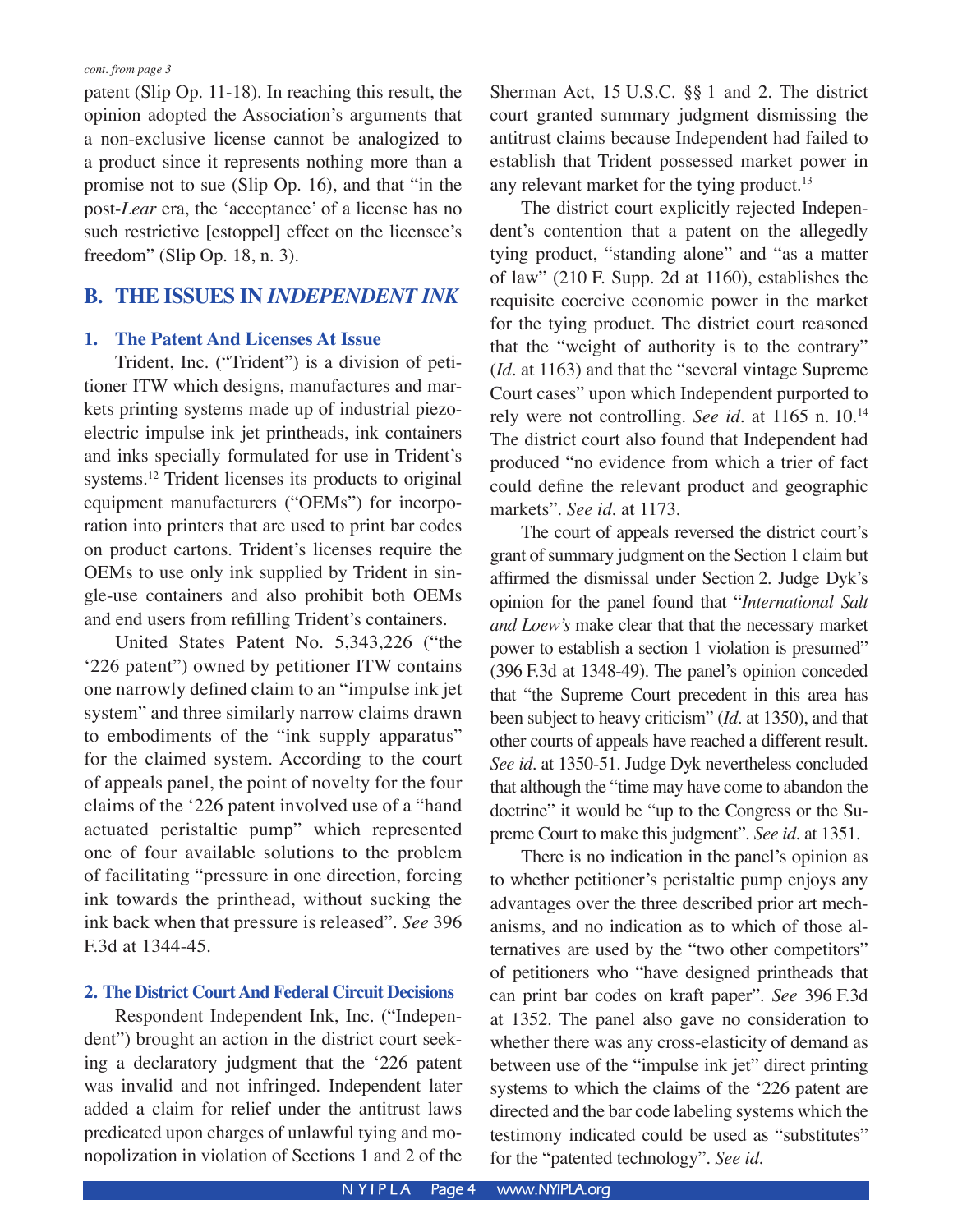## **3. Basic Arguments For Reversal In The Supreme Court**

 The Association has endorsed the arguments and conclusions of ITW and its supporting *amici* to the effect that any market presumption arising from *Loew's* or *International Salt* should be overruled both (1) as a result of the Court's subsequent attenuation of the *per se* rule in the tying cases that do not involve patents, $^{15}$  and (2) as a result of the Court's subsequent determination in Walker Process that market power in patent-antitrust cases must be assessed by comparing the exclusionary power of the pertinent patent claims with the properly defined relevant product market.

#### **4. The Association's Section 271(d)(5) Argument**

The Association also has argued that the question presented by the grant of *certiorari* can be resolved in ITW's favor under the explicit language of Section 271(d)(5) of the patent statute, 35 U.S.C. § 271(d)(5), which provides that no "patent owner" shall be "deemed guilty of misuse or *illegal extension of the patent right*" by reason of having "conditioned the license of any rights to the patent" on the "purchase of a separate product" unless "the patent owner has market power in the relevant market" for the "patent or patented product on which the license" is "conditioned" (emphasis supplied).

 In the district court, petitioner had argued Professor Areeda's interpretation of Section 271(d)(5) as reflecting a Congressional intent sufficiently broad to effectively abolish "any presumption of market power for patents or patented tying products in antitrust suits as well as in patent misuse doctrine".<sup>16</sup> Although the impact of Section  $271(d)(5)$ was not directly addressed before the court of appeals by either party, the panel's opinion contained a footnote concluding that

Congress has declined to require a showing of market power for affirmative patent claims as opposed to patent misuse defenses based on patent tying. Proof of actual market power is required to establish a patent misuse defense based on patent tying.

396 F.3d at 1349 n.7.

Any detailed explanation of the Association's argument as to why the panel misinterpreted Section 271(d)(5) is beyond the scope of this article. In a nutshell, however, our brief *amicus curiae* in the Supreme Court argues that the phrase "illegal extension of the patent right" must be interpreted to mean something different from "misuse" and is sufficiently broad to include antitrust claims. Moreover, the legislative history of the initial enactment of that language in 1952 establishes that Congress intended to insulate the conduct authorized by the statute both from unenforceability under the misuse doctrine and from liability under the antitrust laws.

## **C. CONCLUSIONS**

#### **1. Package Licenses And The Rule Of Reason**

 The central teaching of *Philips/ITC* is that the antitrust legality of package licensing arrangements must be evaluated under the rule of reason. Thus, irrespective of whether Section 271(d)(5) may shield such licenses from antitrust illegality in the absence of "market power" in the tying "patent or patented product" (Slip Op. 11, n. 1), they cannot be proscribed under any remnants of the rule of *per se* or presumptive illegality applied to patent product ties by some of the older Supreme Court cases.

#### **2. The Presumption Of Market Power**

It is hoped that the Supreme Court will address the Association's argument that the *Independent Ink* case is controlled by 35 U.S.C. § 271(d)(5). We believe that such a statutory analysis would be most conducive to eliciting a clear and useful statement from the Court on how to achieve the proper balance between the objectives of the antitrust laws and the prerogative of Congress under the Constitutional mandate of Article 1, Section 8. It seems important to confirm the principle that Congress may delineate what a patentee may do to maximize the benefit from her Constitutionally mandated "exclusive right" without being charged with "illegal extension of the patent right" – whether such illegality is claimed to arise under the antitrust laws or under some other principle of statutory or decisional law.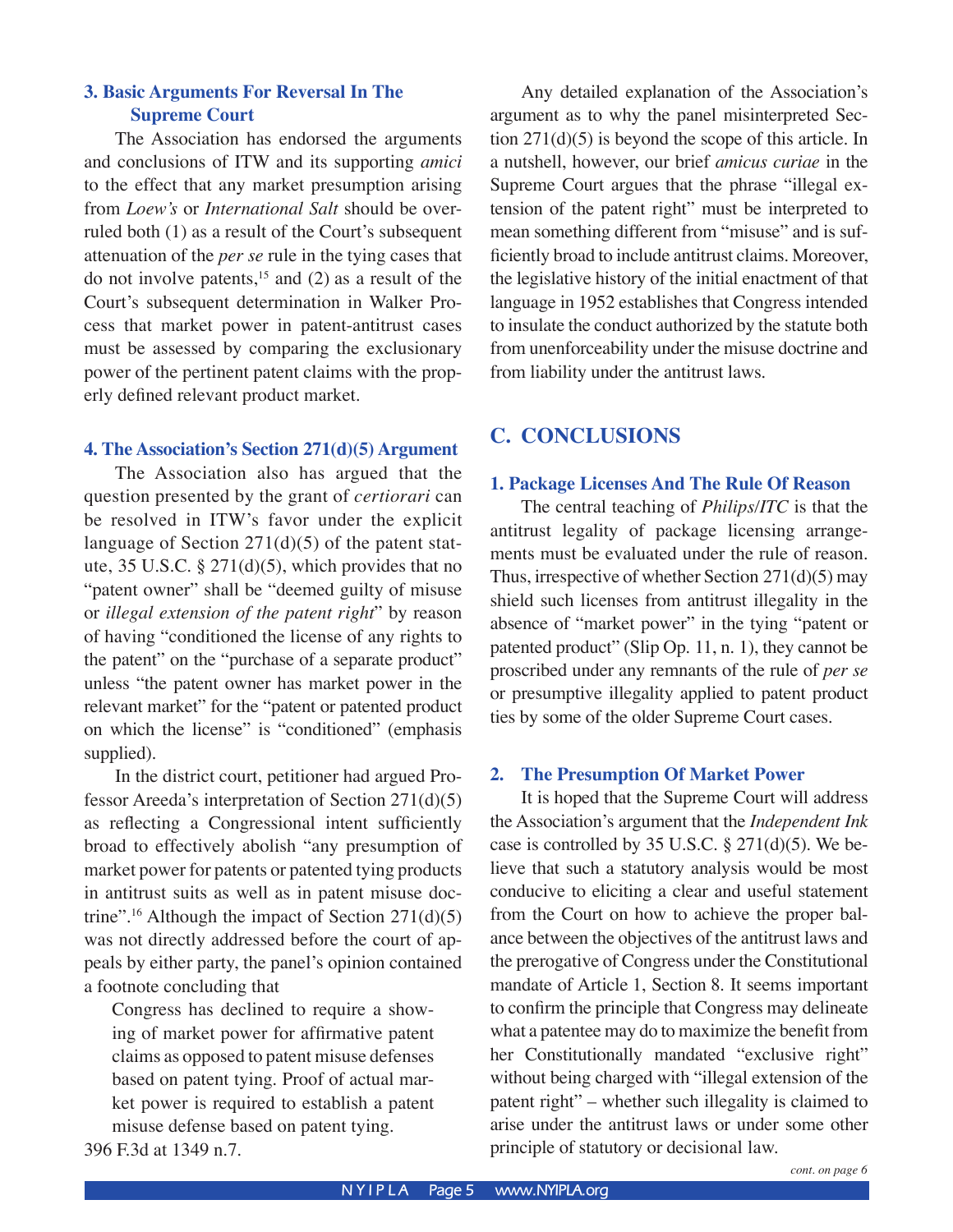#### **3. Potential Reduction In Patent Tying Allegations**

 Irrespective of the rationale the Supreme Court adopts, however, both its anticipated reversal of the panel's judgment in *Independent Ink* and the Federal Circuit panel's decision in *Philips/ITC* are expected to make it considerably more difficult for accused infringers to engender delay and increased litigation costs for patentees by pleading baseless tying allegations.

1 David F. Ryan, counsel to Fitzpatrick, Cella, Harper & Scinto, currently chairs the Association's Antitrust, Inequitable Conduct and Misuse Committee and serves on the Legislative Oversight and Amicus Brief Committee. Over the past five years, he has appeared as counsel of record and principal author of briefs *amicus curiae* filed on behalf of the Association in five appeals involving important issues at the "inter-



face" between the intellectual property and antitrust laws – two before the Court of Appeals for the Federal Circuit and three before the Supreme Court.

 The author wishes to acknowledge the research assistance of Dennis D. Gregory, Joseph B. Divinagracia and Matthew S. Seidner in developing the approaches discussed in this article and set forth in the two pertinent Association briefs *amicus curiae*. He also is grateful for the opportunity to discuss those approaches with Charles P. Baker, chair of the Association's Legislative Oversight and Amicus Brief Committee, and John D. Murnane and Edward E. Vassallo, the immediate past and current presidents, respectively, of the Association.

2 424 F.3d 1179 (Fed. Cir. 2005) (*"Philips/ITC"*).

3 On June 20, 2005, the Supreme Court granted *certiorari* in No. 04-1329 ("Independent Ink"), to review the opinion of the court of appeals panel reported at 396 F.3d 1342 (Fed. Cir. 2005).

4 The *amicus curiae* briefs filed in both cases are available on the Association's website.

5 Apparently, the Philips licenses were issued for ten-year terms and contained neither any separate valuations for the individual elements of the licensed patents nor a right to terminate upon expiration or invalidity of any licensed patent. As the Association pointed out, the absence of a power to terminate is far less significant in the wake of the Supreme Court's abrogation of the licensee estoppel doctrine in *Lear, Inc*. v. *Adkins*, 395 U.S. 653 (1969) ("*Lear* v. *Adkins*").

6 *See In re Certain Recordable Compact Discs & Rewritable Compact Discs*, Inv. No. 337-TA-474, 2004 ITC Lexis 990 (Int'l Trade Comm'n April, 8, 2004). The unredacted version of the Opinion had issued as in March 25, 2004.

7 The intervenors were Taiwanese manufacturers and their American affiliates who had been licensed by Philips but repudiated their licenses.

8 Only one such patent would have remained unexpired when the last to survive of the patents found "essential" expired on March 31, 2013. Accordingly, any hypothetical "temporal" extension of the royalty obligation under the package by reason thereof might well have been considered *de minimis* even before the Supreme Court's decision in *Lear* v. *Adkins*. Because neither the ALJ nor the Commission had addressed the temporal extension issue, however, the Federal Circuit panel likewise elected not to address it (Slip Op. 27, n. 8).

9 In focusing exclusively upon the ALJ's ruling that by the late 1990s "compact discs had become ʻunique products [with] no close practice substitutes'" (Slip Op. 10), the panel's opinion failed to assess the role of the patents licensed by Philips in generating that market power. Arguably, that omission contravened the Supreme Court's directive that the market power determination in a patent-based antitrust case must be predicated upon comparison of the exclusionary power of the patent claims with a properly-defined relevant product market. *Walker Process Equip., Inc*. v. *Food Mach. & Chem. Corp*., 382 U.S. 172 (1965) ("Walker Process").

10 *United States* v. *Loew's, Inc*., 371 U.S. 38, 44-51 (1962); *United States* v. *Paramount Pictures, Inc*., 334 U.S. 131, 156- 59 (1948).

11 *Virginia Panel Corp*. v. *MAC Panel Co*., 133 F.3d 860, 868-69 (Fed. Cir. 1997); *Senza-Gel Corp*. v. *Seiffhart*, 803 F.2d 661 (Fed. Cir. 1986); *United States* v. *U.S. Gypsum Co*., 333 U.S. 364, 400 (1948); *Int'l Salt Co*. v. *United States*, 332 U.S. 392, 395 (1947); *Morton Salt Co*. v. *G.S. Suppiger Co*., 314 U.S. 488, 493 (1942).

<sup>12</sup> The court of appeals panel accepted Independent's characterization of the terms of the OEM licenses as "tying" agreements based merely upon its conclusion that the allegedly tied ink was not "patented" (396 F.3d at 1345). Under 35 U.S.C. § 271(c) and the rule of *Dawson Chem. Co*. v. *Rohm & Haas Co*., 448 U.S. 176 (1980) ("Dawson Chemical"), however, a determination of unlawful "tying" would have required the additional finding that the specially formulated ink was nevertheless a "staple article or commodity of commerce".

13 *Independent Ink, Inc*. v. *Trident, Inc*., 210 F.Supp. 2d 1155 (C.D. Cal. 2002) (the "district court decision").

14 The district court reasoned that *United States* v. *Loew's, Inc*., 371 U.S. 38 (1962) ("*Loew's*"), and *International Salt Co*. v. *United States*, 332 U.S. 392 (1947) ("*International Salt*"), "arose at a time when genuine proof of power in the market for the tying product was not required" *Id.*

15 This line of authority is exemplified by *United States Steel Corp*. v. *Fortner Enters., Inc*., 429 U.S. 610 (1977) ("*Fortner II*").

16 210 F. Supp. 2d at 1166 n.11, *citing* PHILLIP E. AREEDA ET AL., ANTITRUST LAW ¶ 1737c (1996).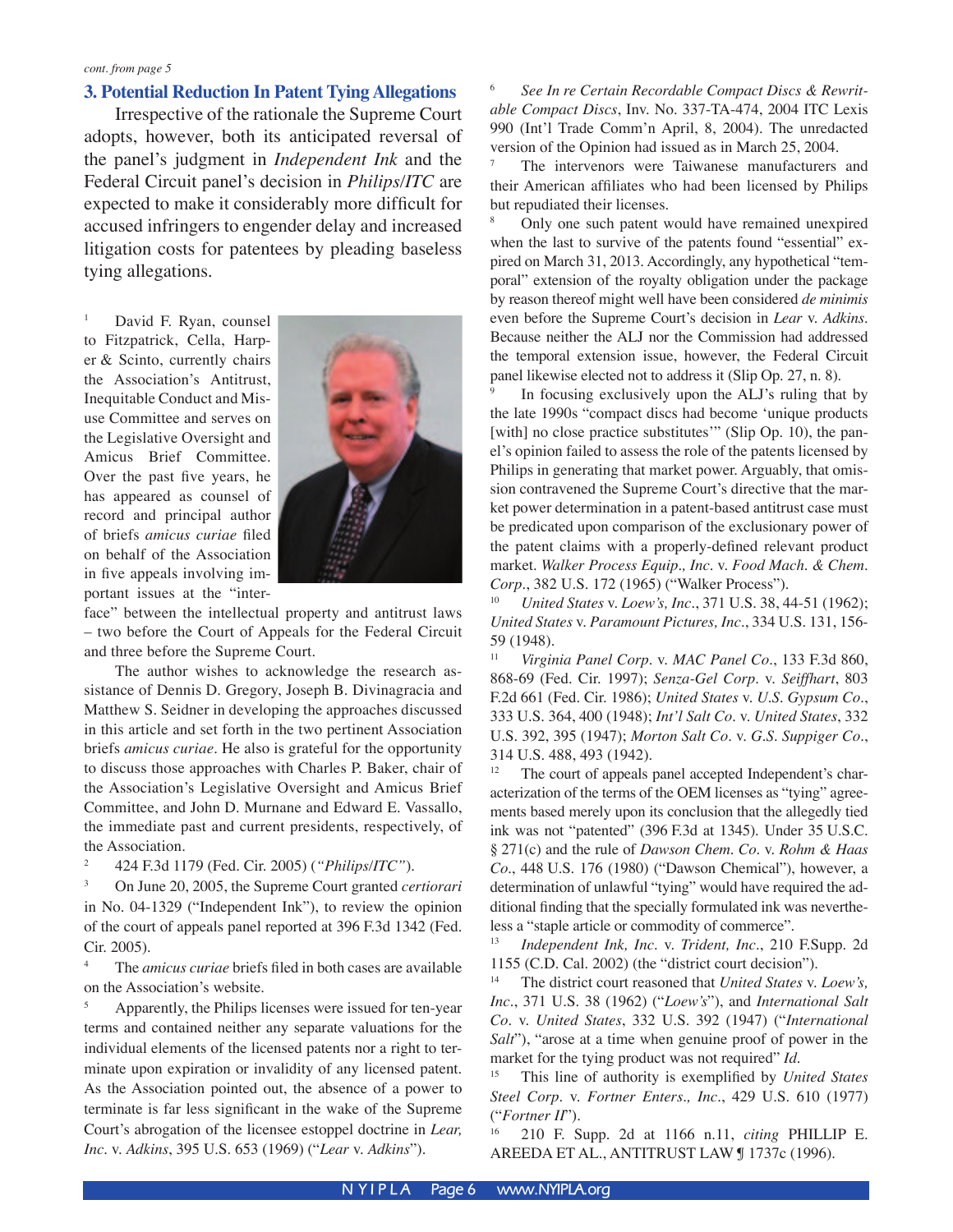# Identity Theft and Phishing<sup>1</sup>

*By Andrew Hollander*

#### **IDENTITY THEFT**

In mid-February 2005, data vendor ChoicePoint, Inc. acknowledged that it sent letters to some 145,000 consumers informing them that they may have been victims of identity theft. **(***See http://choicepoint.com/ news/statement\_0205\_1.html.*) Posing as legitimate customers of ChoicePoint, scam artists had obtained names, addresses, Social Security numbers, drivers' license numbers and perhaps even credit reports of the victims. One fraudster has been jailed, and a woman has filed a lawsuit against ChoicePoint in California state court that seeks class-action status and millions of dollars in damages.

 It is hardly an isolated incident. These days, "identity theft [is] rampant." *Joao v. Sleepy Hollow Bank*, 2004 WL 2785230, at \*10 (S.D.N.Y. 2004). It has been "among this country's fastest growing crimes." *U.S. v. Scott*, 270 F.3d 30, 33 (1st Cir. 2001). Indeed, one court recently pronounced that a corporation's liability for the theft of personal information within its control "promises to be a new area of law." *Daly v. Metropolitan Life Ins. Co.,* 782 N.Y.S.2d 530, 532 (N.Y. Supp. 2004).

#### **A. What is Identity Theft?**

 The Federal Trade Commission states that "[i]dentity theft occurs when someone uses your name, Social Security number, date of birth, or other identifying information." ("Remedying the Effects of Identity Theft", http://www.ftc.gov/bcp/conline/pubs/credit/idtsummary.pdf*.*) Broadly put, identity theft may be defined as misappropriating "identifying information."

 However characterized, identity theft is a serious problem. It was the top source of consumer complaints to the FTC in 2003, numbering over half a million, 55% of them relating to the Internet. ("FTC Releases Top 10 Consumer Complaint Categories in 2003", FTC press release, Jan. 22, 2004.) The median loss by victims for Internet-related fraud was \$195. In rare cases the effects are not just monetary, as one victim learned after being locked up several times because someone else passed bad checks under her name. *Neville v. Classic Gardens*, 141 F. Supp.2d 1377, 1378 (S.D. Ga. 2001) ("[t]his case recounts the nightmare that can occur when a criminal steals another's identity and causes the identity-theft victim to be repeatedly arrested and incarcerated").

 Computers make identity theft as easy as ever. For example, as reported by the Better Business Bureau, (*www.bbbonline.com*), a Prudential Insurance database manager was arrested for trying to sell information on more than 60,000 customers. As *Daly* shows, however, such acts are not only embarrassing but expose the client to liability.

#### *B. Daly v. Metropolitan Life –*  **Identity Theft Liability as an Emerging Area**

 *Daly v. Metropolitan Life Ins. Co.,* 782 N.Y.S.2d 530 (N.Y.Supp. 2004), is all the more cautionary for having a fact pattern so mundane. Sara Daly applied for a life insurance policy from Met Life. She was "required to provide personal information including, but not limited to, her full name, her date of birth, her driver's license, and her social security number." *Id.* at 532. Ms. Daly received a privacy notice from Met Life that explained the company's privacy policy including "steps to make our computer data bases secure and to safeguard the information we have about you." *Id.*

 Within two weeks of the application, a janitor, employed by a third party hired to clean Met Life's office, stole and then shared Ms. Daly's personal data with two other individuals, with nearly a dozen accounts created in the name of Ms. Daly (and her father). The scheme was discovered after Sears called her to verify information for a new credit card application. Ms. Daly sued Met Life for negligence.

Denying Met Life's motion for summary judgment, the court observed that it "is not aware of any case law that is directly on point on these issues." *Id.* at 534. Declaring that identity theft liability "promises to be a new area of law", *id.* at 532, the court analogized the cause of action to one for breach of fiduciary duty of confidentiality like that in a physician-patient relationship, *id.* at 532-3. The court said that "[a] similar covenant of trust and confidence may be inferred in business dealings" and "in the absence of appropriate legislative action" applied such principle in the case at bar. *Id.* at 535.

 Warning that "identity theft . . . is one of the fastest growing criminal offenses in the twenty-first century", the court cited statistics including that "each victim spent an average of . . . 60 hours in cases that involved the fraudulent opening of new accounts." *Id* at 532*.* Thus, "[i]t is therefore not surprising that the issue of *cont. on page 8*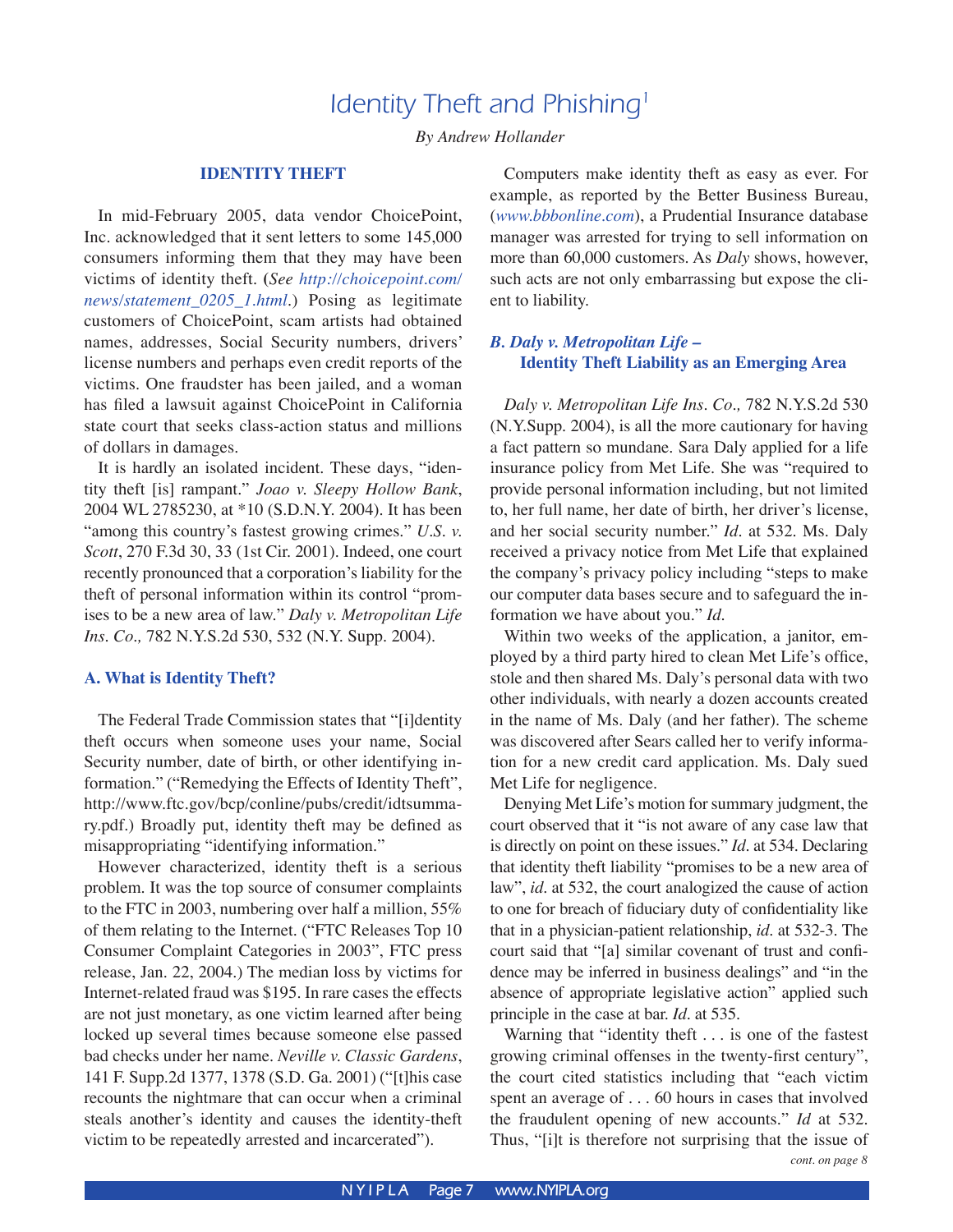whether liability may attach to an entity that fails to safeguard its clients' personal and confidential information is of great importance and concern." *Id.*

The court went on to find that Met Life did have a duty to keep Ms. Daly's information confidential, and "[i]nasmuch as there remain considerable questions of fact concerning the precautions taken by Met Life to safeguard plaintiff's personal information, at this juncture, summary judgment cannot be awarded." *Id.* at 536.

 What added "precautions" could Metropolitan Life have taken? The *Daly* opinion does not elaborate, but there is nothing to indicate that Metropolitan Life did anything but follow standard procedures. Indeed, the wrongdoing was not by a Metropolitan Life employee but by a third-party employee, which may limit the scope of the holding. Further, the case was merely a denial of summary judgment, with the usual bow to fact issues precluding entry of summary judgment.

Nonetheless, many organizations collect "personal" information about virtually every employee, such as home address and social security number, with obvious implications, especially where an organization's core business includes collecting such identifying information.

#### **C. What Advice Can be Given Clients Regarding Preventing Identity Theft?**

#### **Attorneys should encourage clients to be proactive:**

• Employee handbooks and/or agreements can be reviewed with an eye to emphasizing that information that the company may have collected is proprietary and disclosure thereof may result in termination, or civil and/or criminal penalties.

• Employee training can address identity theft issues, especially for those employees with access to sensitive information.

• Just as companies commonly notify employees of computer virus threats, so they could remind of identity theft / phishing issues that might make the company vulnerable.

• Maintain adequate computer security measures.

• A "terms of use" for the website can spell out what is expected of the user, and also support your client's position in a potential breach of contract cause of action.

The FTC advises that individuals should take at least four steps if they become victims (*see* http:// www.consumer.gov/idtheft), and they bear consideration for companies as well: (1) Contact any one of Equifax, Experian or Transunion, which are the three major credit reporting companies, to get a fraud alert placed in your file (the other two will be notified automatically); (2) Close old accounts, and fill out an Identity Theft Affidavit when disputing new ones; (3) File a police report and get a copy; and (4) File a complaint with the FTC.

#### **D. What if Your Client Has Been a Victim of Identity Theft?**

 The Identity Theft and Assumption Deterrence Act of 1998 (Identity Theft Act), 18 U.S.C. § 1028, makes it a federal crime to "knowingly transfer[] or use[], without lawful authority, a means of identification of another person with the intent to commit, or to aid or abet, any unlawful activity that constitutes a violation of Federal law, or that constitutes a felony under any applicable State or local law." On July 15, 2004, the President signed the Identity Theft Penalty Enhancement Act, which adds hefty prison sentences. But the Identity Theft Act does not confer a private right of action. For example, in *Garay v. U.S. Bancorp,* 303 F. Supp.2d 299, 302 (E.D.N.Y. 2004), an identity thief obtained a credit card from U.S. Bancorp using plaintiff's name, date of birth, social security number, and address. According to the court, plaintiff had no right to redress based on U.S. Bancorp's alleged aiding and abetting the violation of the Identity Theft Act. Nor does the CAN-SPAM Act confer a private right of action for consumers.

 Nonetheless, aggrieved parties might assert a plain vanilla cause of action for negligence *à la Daly*, which survived dismissal on summary judgment. Further, as discussed below, victims can invoke the Computer Fraud and Abuse Act, 18 U.S.C. § 1030, if the client's computer has been intentionally accessed in an unauthorized manner causing damage.

 In *Creative Computing v. Getloaded.com LLC*, 386 F.3d 930 (9th Cir. 2004), for example, Creative Computing ran a web site, *truckstop.com*, that matched truckers to loads. Getloaded.com set up a rival loadmatching site. Getloaded's principal logged into *truckstop.com* by using "the login name and password of a Getloaded subscriber, in effect impersonating the trucking company, to sneak into truckstop.com." *Id.* at 932. (Getloaded also hacked into Creative Computing's website to examine the source code, and paid a Creative Computing employee to download customer lists. *Id*.

 The jury found, *inter alia,* a violation of the Computer Fraud and Abuse Act. *Id.* at 933. The Ninth Circuit also held that the Act's \$5,000 floor for damages per each unauthorized access was met -- even though the dam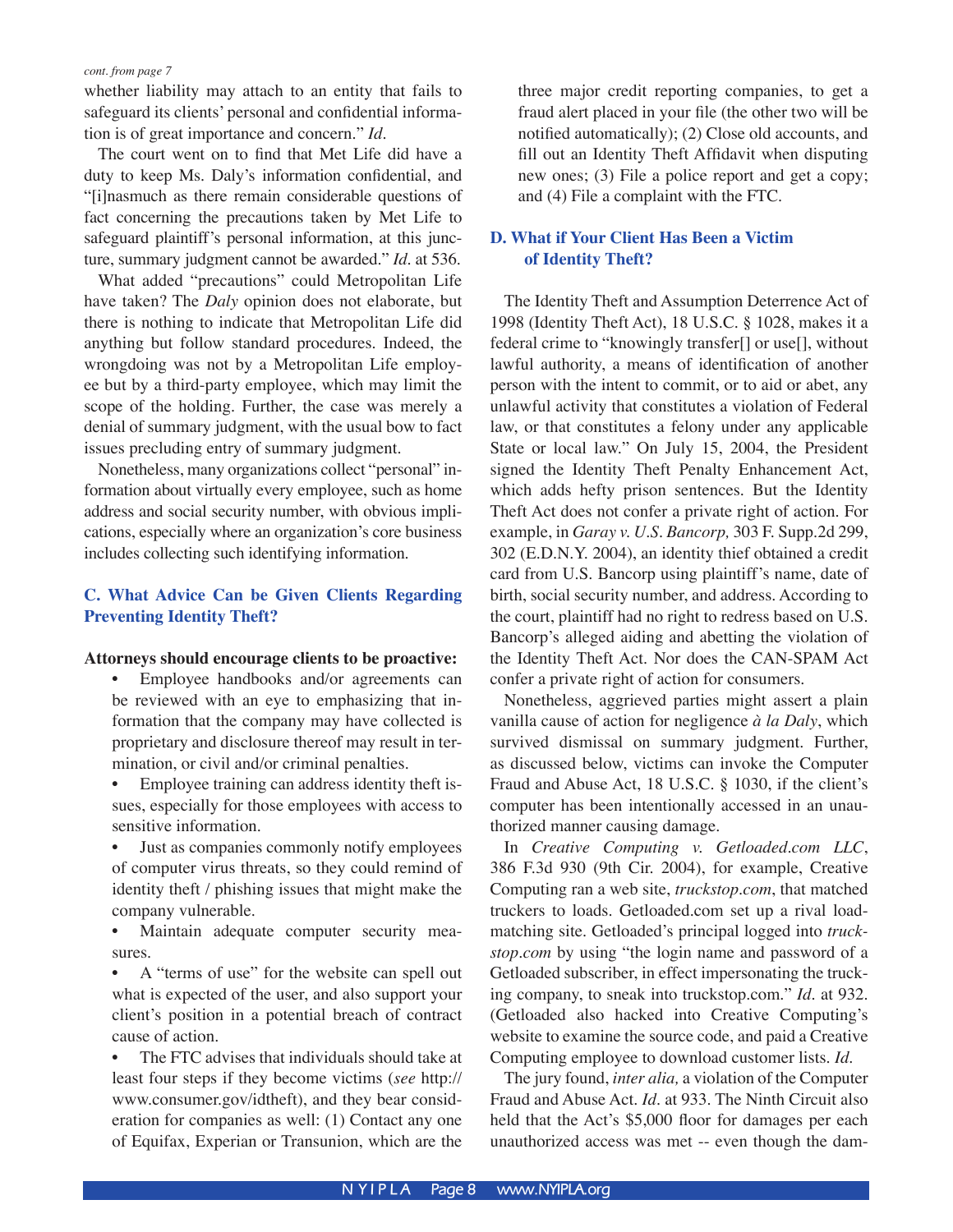age occurred over a one-year period. *Id.* at 934. The Ninth Circuit also rejected Getloaded's argument that Creative Computing's failure to install a free Microsoft patch would have thwarted Getloaded's malfeasance in the first place, stating that:

Getloaded's argument that truckstop.com could have prevented some of the harm by installing the patch is analogous to a thief arguing that "I would not have been able to steal your television if you had installed deadbolts instead of that silly lock I could open with a credit card." *A causal chain from the thief to the victim is not broken by a vulnerability that the victim negligently leaves open to the thief*. *Id. at 935 (emphasis added).*

 *Despite reasoning like the type in Creative Computing*, however, computer "vulnerabilities" are best addressed prior to the identity theft. Damage prevention, not damage control, is the way to go.

#### **PHISHING**

In December 2004, some AOL members received an email that ordered them to go to *http://update.aol.com* to "update [their] personal records" or suffer suspension of their AOL account. (*See http://www.antiphishing.org/phishing\_archive/12-03-04\_AOL/12-03-04\_ AOL.html*.) If the concerned AOL user went to the site, he or she was presented with the words "Welcome to AOL Customer Support", complete with the photo of a smiling AOL user, in a web page bearing the colors and overall trade dress of AOL. The user was instructed to provide name, address, credit card and banking information, social security number and mother's maiden name. The email was bogus. The actual web site that the user had entered, *olyscos.com*, had been hijacked. Yet another instance of "phishing" had occurred.

#### **A. What is Phishing?**

 "Phishing" is a variant of identity theft that "uses spam or pop-up messages to deceive you into disclosing your credit card numbers, bank account information, Social Security number, passwords, or other sensitive information." (June 2004 FTC Consumer Alert.) Typically, the user gets an unsolicited email that orders him or her to navigate to a phony web site that looks just like the real thing, and then disclose personal information.

 According to an industry group, phishing activity rose 25% from July to October 2004. (Anti-Phishing Working Group, "Phishing Activity Trends Report", October 2004.) Up to 5% of recipients who get a phishing email disclose personal data. ("What is Phishing?", www.antiphishing.org*.*) Another survey found the number closer to 15%. ("U.S. Consumer Loss of Phishing Fraud to Reach \$500 Million", Ponemon Institute and TRUSTe survey, Sept. 29, 2004.)

 Because it is a relatively new phenomenon, and because efforts to bring the phishing perpetrators to justice have mainly been carried out by the FTC (and FBI) and not the phishees, phishing does not have a developed jurisprudence. In May 2004, the FTC settled a civil phishing case against an individual (now imprisoned on related criminal charges) who had used phony AOL and Paypal requests. *FTC v. Zachary Keith Hill*, H-03-5537 (S.D. Tex.). The FTC had brought suit for violations of the FTC Act, 15 U.S.C. § 45(a), which prohibits unfair or deceptive acts or practices affecting commerce, and also the Graham-Leach-Bliley Act, 15 U.S.C. § 6821(a), which basically prohibits obtaining financial information without authorization.

 Of note for those seeking to go after the phisher via a private right of action, the complaint's claims under the FTC Act bore comparison to "false designation of origin" and/or "deceiv[ing] as to the affiliation" language under the Lanham Act, 15 U.S.C. § 1125, which of course has been the source of many a civil lawsuit. Specifically, the FTC claimed that the alleged phisher engaged in "false affiliation" by claiming that the bogus emails were from AOL or Paypal. Further, it would appear that state unfair competition law would support a similar cause of action.

 Pursuant to criminal charges, the phisher is serving a nearly 4-year sentence. ("Fraudster sentenced to nearly four years in prison in Internet ʻphishing' case", Dept. of Justice press release, May 18, 2004.) Prior to leaving the phishing hole, however, he had netted "473 credit card numbers, 152 sets of bank account numbers and routing numbers, and 566 sets of usernames and passwords for Internet services accounts." *Id.*

 On July 9, 2004, Senator Patrick D. Leahy introduced a bill into the Senate that would criminalize phishing. Deemed the "Anti-phishing Act of 2004", it does not provide private litigants with an express cause of action for phishing.

 Although primarily an email scam, "phishing is not limited to email." ("Comments for the FTC & NIST Email Authentication Summit", Hadmut Danisch, Sept. 27, 2004.) One might be phished by low-tech means also, i.e., get a telephone call requesting personal information, which is known as "phone phishing."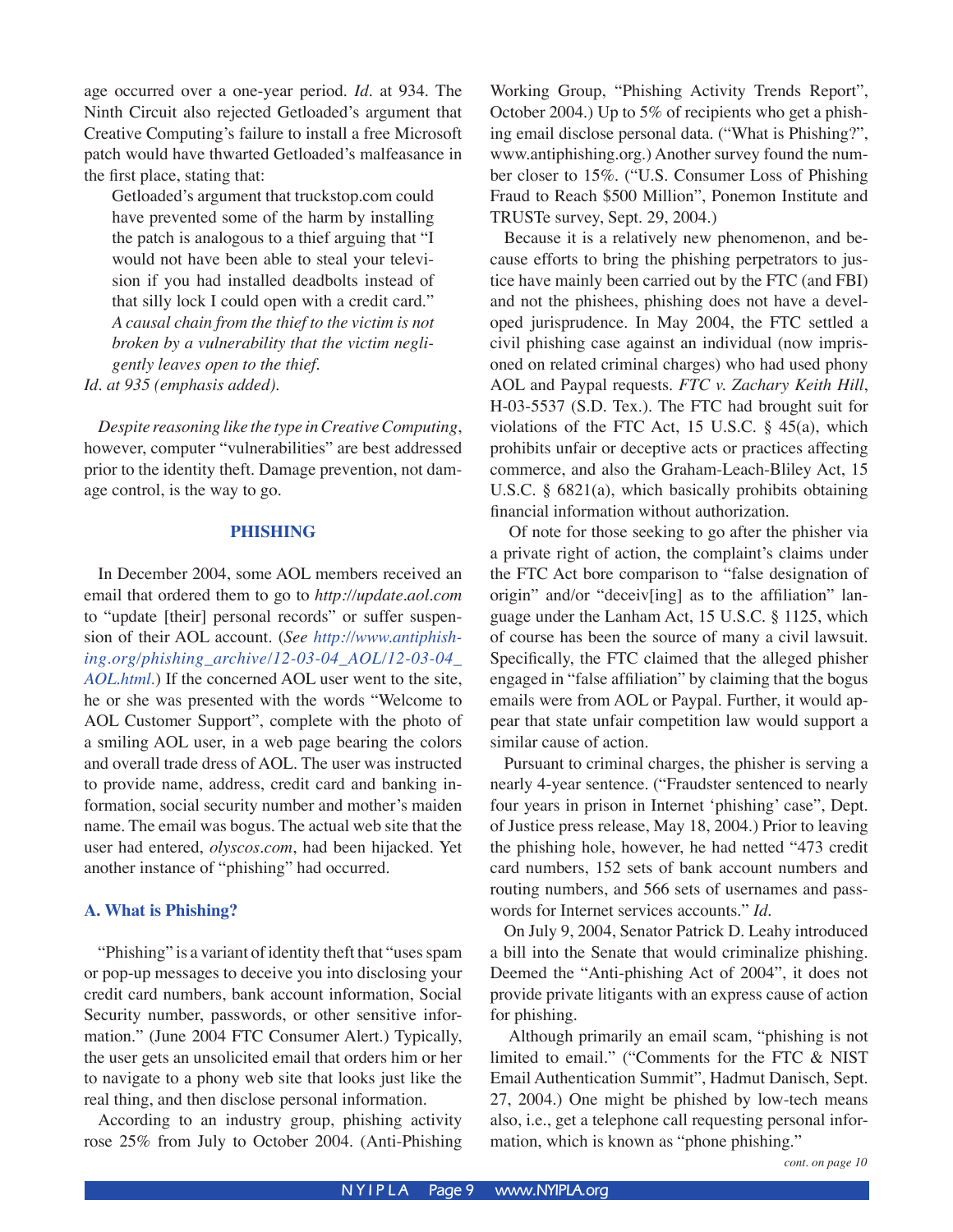#### B**. What Advice Can be Given Clients On Phishing?**

• Monitor domain name registrations with similar names. Look-alike names are a phishing tip-off. For example, a phisher of Visa users had registered the name "visa.security.com", and one of "Paypal" users "paypair.com". The AOL scam above ordered the user to go to *http://update.aol.com, which is not an AOL domain.*

• Obtain a trademark or service mark for your client's domain name. This emphasizes the protected nature of the brand, and helps provide support for an infringement or cybersquatting claim.

• File a complaint with the FTC.

File a complaint with The Internet Fraud Complaint Center (IFCC), a partnership between the Federal Bureau of Investigation (FBI) and the National White Collar Crime Center (NW3C). IFCC offers a central repository for complaints related to Internet fraud, works to quantify fraud patterns, and provides timely statistical data of current fraud trends.

- Try to track down the source by computer forensics. Unfortunately, this is an uphill battle because about 95% of phishing emanates from bogus "from" entries in email addresses. ("Phishing Attack Trends Report", June 2004, Anti-Phishing Working Group.)
- Monitor company emails for an unusually high number of "bounced" emails. When there are a significant number of undeliverable emails bearing the client's domain name, it may be a warning sign of a phishing.
- Consider the evolving technological capabilities of email authentication. Authenticated email theoretically ensures that an email from "aol.com" actually originated from AOL and hasn't resulted from a phishing expedition based in Eastern Europe.

<sup>1</sup> This article was submitted in December of 2004 as part of a Paper prepared by the NYIPLA Internet Law Committee, chaired by Paul Reilly, entitled "Recent Case Law, Developments and Trends Concerning Trademarks, Copyrights, Patents and the Internet."

# **NYIPLA CALENDAR**

#### **Date: Friday, December 9, 2005 Event: December CLE Luncheon**

Topic: Pop-Up Advertising, Trademarks and The Current State Of The Law Keynote Speakers: Jason M. Koral, Esq. and Ian Ross Shapiro, Esq. from Kronish Lieb Weiner and Hellman LLP

- Summary of the 1-800 Contacts, Inc. v. WhenU.com, Inc. Second Circuit Decision
- What Constitutes Use? Pop-Ups v. Keywords
- Related Trademark Issues in Pop-Up and Other Targeted Internet Advertising Systems

• The Current State of the Law in Trademarks and Internet Advertising EARN 1.0 NYS PROFESSIONAL PRACTICE CLE CREDIT Place: The Princeton/Columbia Club, 15 West 43rd St., New York

#### **Wednesday, December 14, 2005**

**Evening Reception with The Honorable Sarah S. Vance** Federal District Judge, Eastern District Louisiana Discussion on The Effect of Hurricane Katrina on the Legal Community in New Orleans The Princeton/Columbia Club Further Details to Follow

#### **Date: Friday, January 13, 2006**

**Event: CLE Luncheon & Program** Keynote Speaker: The Honorable William G. Young U.S. District Court, District of Massachusetts Topic: Ruminations on the Vanishing Trial: The Role of the Federal Circuit and the Fact Law Distinction Place: Princeton/Columbia Club More Details to Follow

**Date:Thursday, January 26, 2006** – Save the Date **Event: The World Intellectual Property Organization (WIPO) and NYIPLA will Co-sponsor a CLE Program outlining the WIPO Copyright Agenda.**

WIPO will discuss copyright protection in the digital age, Open Source and the status of WIPO Internet Treaties and their future.

Location: The Princeton/Columbia Club 15 West 43rd Street, New York Details to follow

**Date: Friday, March 24, 2006 - Save the Date Event: The 84th Annual Dinner in Honor of the Federal Judiciary and the CLE Day of Dinner Program Place: Waldorf-Astoria, New York.**

**Date: Wednesday, May 3, 2006** - Save the Date **Event: 22nd Annual Joint Patent Practice Seminar** Keynote Speaker: Hon. Alan D. Lourie, Circuit Judge, United States Court of Appeals, Federal Circuit A full-day program comprised of five panels featuring the most update information in the following areas: Litigation, Biotechnology/Pharmaceuticals, Foreign Patent Practice, Information Technology/Licensing/Trade Secrets and USPTO Practices

**Date: Wednesday, May 24, 2006** - Save the Date **Event: NYIPLA Annual Meeting & Awards Dinner**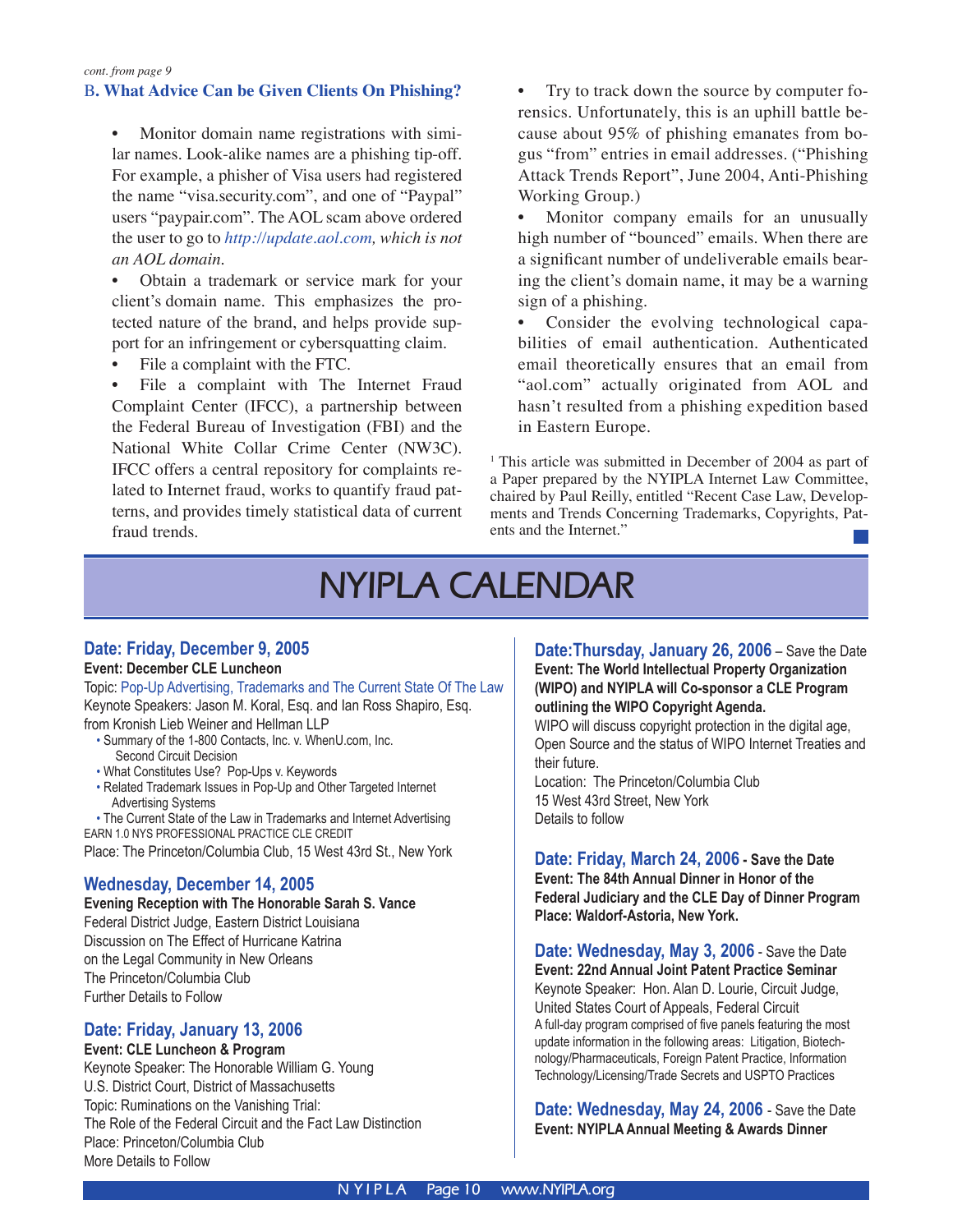# U.S. BAR/EPO LIAISON COUNCIL MEETING

*by Samson Helfgott*<sup>1</sup>

 On July 21, 2005 the President and other officials of the EPO met with representatives of US Bar Groups in Chicago at the Annual Meeting of the US Bar/EPO Liaison Council. President Pompidou provided an update of activities of the EPO. NYIPLA is represented on the Council by Sam Helfgott and Tom Spath. Sam Helfgott was in attendance at the meeting in Chicago.

#### **A. Statistics and Internal Matters**

 With respect to statistics, in 2004, the number of European patent applications filed were around 178,600 applications, up almost 7%. In the first five months of 2005, there was an increase of over 15% compared to the first five months of 2004.

 Of the applications filed last year, 42% came from the EPC Contracting States, 29% from the USA and 18% from Japan. The proportion of filings of European origin is slowly increasing, at the expense of the proportion from Japan.

In 2004, 160,300 search requests were submitted to the EPO, an increase of 6% over the previous year. The number of requests for examination filed rose more than 20% to 108,300, an increase which has continued in the first quarter of 2005. The number of substantive examinations performed on EP applications increased by 3.5%. On the other hand, demands for international preliminary examination under the PCT continued to decline, falling by 37%.

 In 2004, the Office granted 58,700 patents, marginally fewer than the 60,000 it granted in 2003. The average time taken to grant a patent was 46.2 months, slightly less that the year before.

To keep pace with the higher demand for its services, the Office continued with its internal reorganization. At the start of the year 2005, the Office united all search, examination and opposition activities under a single Vice-President Operations (VP1). Since January 2005, this post has been held by Mr. Thomas Hammer, who was previously Vice-President of the German Patent and Trademark Office. All the support functions for the operational business are

grouped under VP Operational support (VP2), under the leadership of Mr. Pantelis Kyriakides.

In 2004, the EPO Boards of Appeal recorded a 15.6% increase in appeals filed, up to 1,533. Decisions were handed down in 1,451 cases. At the end of June 2005, the average duration was 28 months, namely 23 months for an ex parte case and 32 months for an inter partes case.

#### **B. International and Legal Affairs**

 The geographical coverage of European patents has expanded once again since last year. Following the accession of Poland, Iceland and Lithuania in 2004, Latvia joined the European Patent Organization on July 1, 2005, bringing the number of member states to 31. Malta's accession is imminent.

 In addition, three more Extension Agreements have entered into force with Croatia, Serbia & Montenegro and Bosnia-Herzegovina, enabling applicants to obtain swift and inexpensive quality patent protection in these countries as well.

 In November 2004, the EPO Administrative Council initiated a "strategy debate" on the future of PCT cooperation in Europe and on the respective roles of the EPO and the national patent offices (NPOs) of the EPC Contracting States in the patent granting procedure in Europe.

 At the Administrative Council meeting in June 2005, the strategic debate on the cooperation between the EPO and the National Patent Offices culminated in the adoption of a "Joint Statement on the European Patent Network". The aim of this so-called "Madrid Declaration" is to establish a European Patent Network, and it outlines the principles upon which the future cooperation between the national patent offices of the Contracting States and the EPO should be based: Free choice for applicants; No compulsory outsourcing; No automatic recognition of the work of the NPOs by the EPO; Equal treatment of all Member States; Assurance of quality standards.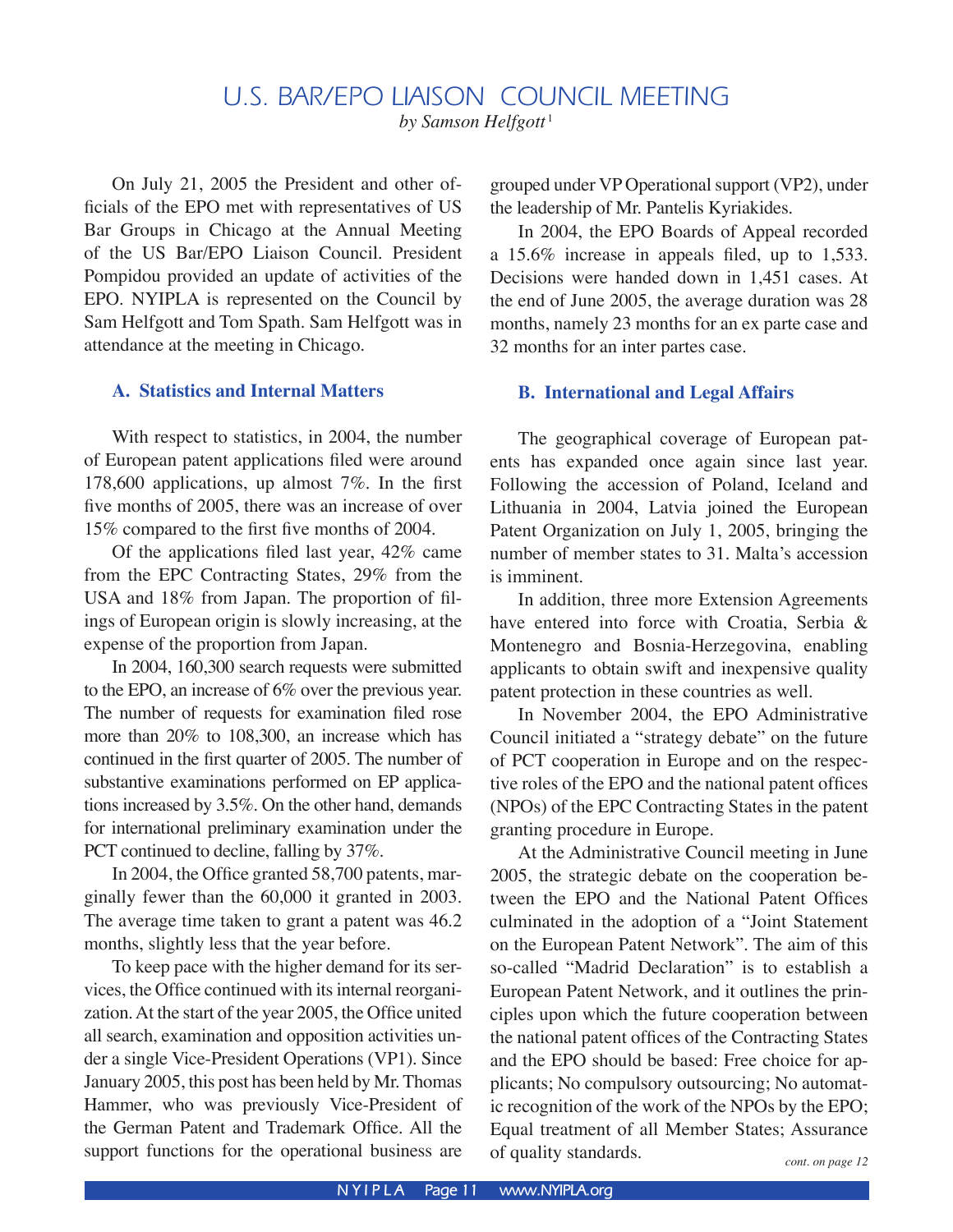The Office has been asked to draw up proposals for decision by the Administrative Council regarding in particular a quality assurance system and the possibility of arrangements for outsourcing. It has also been requested to conduct a feasibility study considering the impact of these measures on EPO efficiency, productivity, finances and service to applicants.

 There are now 5 International Search Authorities under the PCT in Europe: AT, Es, SE, the EPO and, since 1 April 2005, FL. Another decision of the Administrative Council in the wake of the strategy debate was that when the EPO receives a Euro-PCT application where a search as been drawn up by another European ISA, the EPO will perform a supplementary search.

 Rule 51(4) EPC has been amended, shortening the period between the communication that the patent is ready for grant and the actual decision to grant, in that it is no longer possible to obtain an extension of the time limit for payment of the fees and filing of the translation of the claims in the two other official languages.

With respect to the London Agreement, to date, 5 states (German, Iceland, Monaco, Latvia and Slovenia) have deposited instruments of ratification and accession. in addition, the UK and Denmark have implemented the Agreement into national patent law but not yet deposited their instruments of ratification. Ratification bills are currently under consideration in the Swiss parliament and will be presented shortly to the Dutch and the Swedish Parliaments.

 To enter into force, the London Agreement must be ratified or acceded to by 8 EPC Contracting State (including FR, DE and UK). Entry into force therefore depends on ratification by France.

In November 2003, the Working Party on Litigation finalized the basic legal instruments needed to establish a jurisdictional scheme for European patents (European Patent Litigation Agreement), but the establishment of the scheme has since then been held up owing to the work being done by the EU with a view to introducing a Community patent with a jurisdictional system of its own.

 Support from the European Union is pivotal for the future of the project. The Commission's current review of priorities in the patents field could lead to a reconsideration of its hitherto reluctant position vis-à-vis the EPLA, and new initiatives might include seeking a mandate from the Council

of ministers to negotiate the EPLA on behalf of interested European Union Member States, in order to ensure participation of the European Union in the new international organization set up under the EPLA (the European Patent Judiciary).

 In the course of 2004, the Office laid the legal and technical foundations for electronic publication of applications and grants and launched a trial service. This cleared the way for free publication of all European patent applications and patents on the Internet to replace the paper versions.

The content of the INPADOC databases was further extended. The integration of Indonesian and Moroccan data brought the total number of patent offices whose bibliographic data is available to 73.



 The coverage of the legal status database grew to 44 countries with the addition of data from Estonia and Taiwan.

1 Samson Helfgott serves as Director of Patents at Katten Muchin Rosenman and as Chair of the NYIPLA Committee on Harmonization of Patent Laws. He can be reached at samson. helfgott@kattenlaw.com.

# 3,558,517 Patents Have Issued Since We've Been in Business...

#### EXCLUSIVE 10% NYIPLA MEMBER DISCOUNT!

Berlin & Associates has been in the IP service business for over 40 years. In all that time, our clients have come to know that the secret to our success is our tireless commitment to theirs. And now we are extending an exclusive NYIPLA special offer of 10% off of any service if you mention this ad. From electronic file wrappers to legalizations, we'll get you what you need, when you need it. Call today!

## •Hand Deliveries to USPTO

•Patent & Trademark Files on CD

- •Certified Copies
- •Patents
- •Legalizations
- •And much MORE!

Phone: (703) 415-0579

Fax: (703) 415-0618

#### **WWW.BERLINANDASSOCIATES.COM**

**Email your order to berlin@berlinandassociates.com**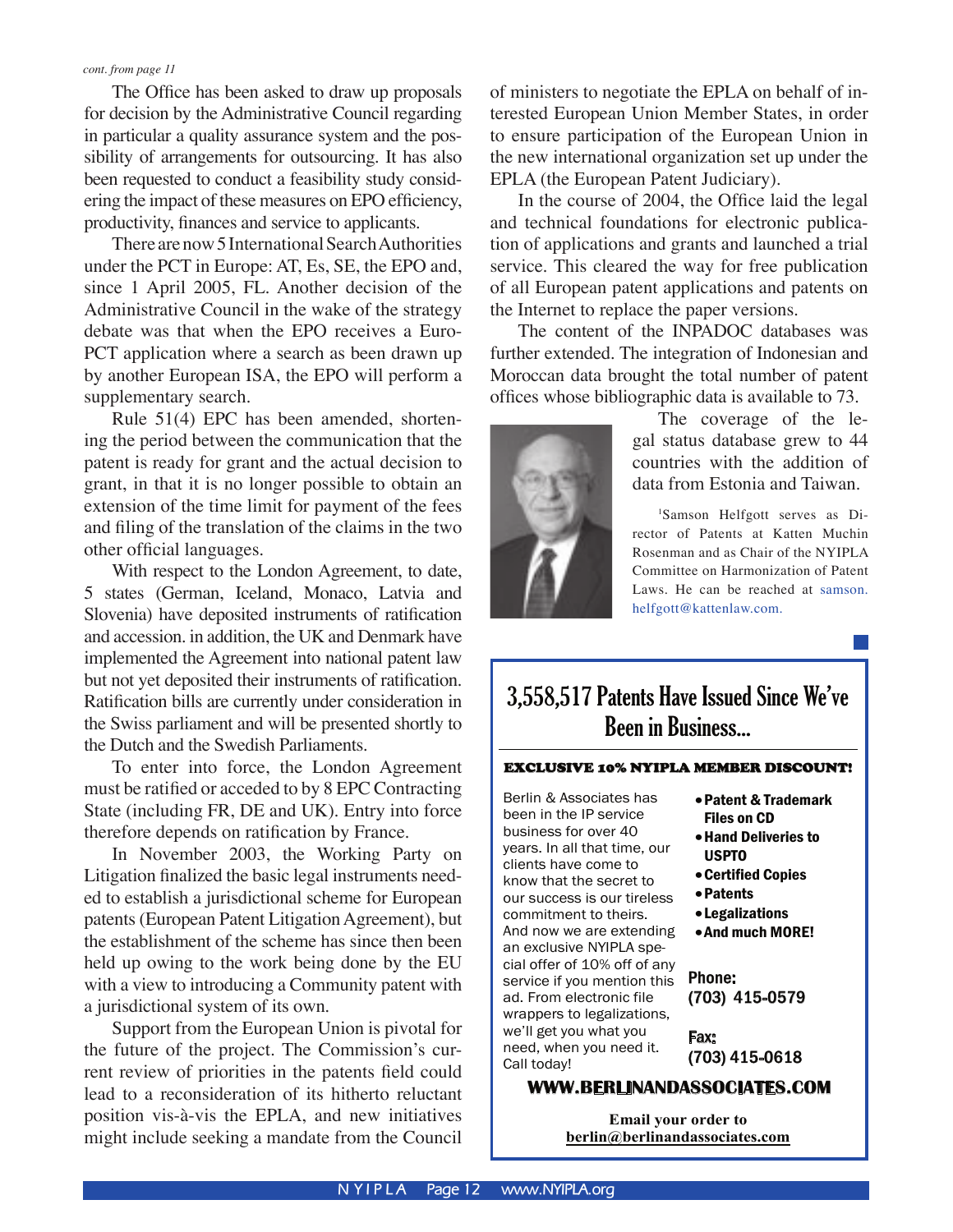

HISTORIAN'S CORNER

HISTORIAN'S CORNER

# "As Time Goes By - A Rose Without Thorns"

#### *by Dale Carlson*

In our last column, we considered Past President Giles Rich's role as part of a two-person drafting team that framed the Patent Act of 1952. The other person on that team was a gentleman named Paul A. Rose. Mr. Rose passed away on October 29, 2004 at the ripe old age of ninety-seven.

The drafting team for the 1952 Act bridged two cities - Giles Rich being a New Yorker and Mr. Rose being a Washingtonian. Although physically located in Washington, Mr. Rose had an influence on many of our members aboveand-beyond the obvious impact of the 1952 Act on us all. First, he taught "patent practice and procedure" at George Washington Law School for many years. Second, he was, at the time, the manager of the Washington office of the patent branch of Union Carbide Corporation.

Back in those days, companies like Union Carbide, GE and DuPont, to name a few, had extensive training programs as a means for introducing new patent lawyers to the profession, and offering them well-rounded practical experience. Paul Rose played an instrumental role in the training of new patent lawyers at Carbide. Since Carbide was based in Manhattan then, he was effectively enhancing the skill-set of lawyers who would become members of our Association.

One of our Association's retired members, Larry Kastriner, vividly remembers taking Mr. Rose's course at GW Law, and, upon joining Carbide, being accompanied by Mr. Rose to his first interviews with Patent Examiners. Larry recalls that Mr. Rose "seemed to know everybody" at the Patent Office.

The tutelage by Mr. Rose served Larry well. Larry went on to become chief patent counsel for Praxair in Danbury, and to serve a twentyyear stint teaching patent law at Pace University Law School in White Plains. Our Association's Henry Renk has succeeded him in the teaching post at Pace.

Twelve years after completing his role in framing the 1952 Act, Mr. Rose gave a forceful speech before the Georgetown Patent Law Club in Washington. It was given on December 17, 1964, and entitled "U.S. Patent Examination System - Why Change a Good Thing? (For the Wrong Reasons)".

In the opening of his speech, Mr. Rose alluded to the popular opinion back then that the patent examination system was about to collapse under its own weight absent some drastic change - due the mounting backlog of patent applications attributable to the "technical explosion" purportedly occurring back then. In addressing this popular opinion, Mr. Rose minced no words in stating that "this theme has been stated as fact so many times that even members of the Bar and Committees of Congress are beginning to believe it and repeat it."

In the same speech, Mr. Rose addressed the possibility of introducing "deferred examination" into our patent system, a policy that had been previously adopted by the Dutch back before the European Patent Office came into being. Again, he didn't mince words in stating "should we adopt the practices of a country where the policy is to restrict rather than to expand its patent system to make it truly an incentive system? The Dutch don't like patents because 80 percent of their patents issue to foreigners and only tend to restrict the local economy. That is why the Dutch have the best or most rigid examining system in Europe. It has been suggested that the Dutch probably wouldn't even have a patent system if it were not for the fact that not having one might cause other nations to [t]hink that they are backward. Therefore, the suggested imitation of the Dutch system is based on the wrong motivation. We should be thinking in terms of operating our system to increase its incentive force, rather than in terms of how we can amend it so as to operate it more cheaply and easily."

Those words ring as true today as they doubtless did when Mr. Rose gave his forceful speech over forty years ago. As we contemplate the current patent reform initiatives, we would do well to keep Mr. Rose's words in mind.

In addition, our Association should reflect on how well Mr. Rose and Giles Rich bridged any geo-political gap that existed between New York and Washington. We should consider how to best have our Association's voice added to those voices, regional, national, and international, that have already spoken on the various facets of reform. As we have done in the past, our Association can once again serve as a "voice of reason" in helping to insure that any changes made to



the system will, in fact, "increase its incentive force", not merely allow it to operate "more cheaply and easily".

*Dale A. Carlson, a partner at Wiggin & Dana, is the Chair of the Committee on License to Practice Requirements.*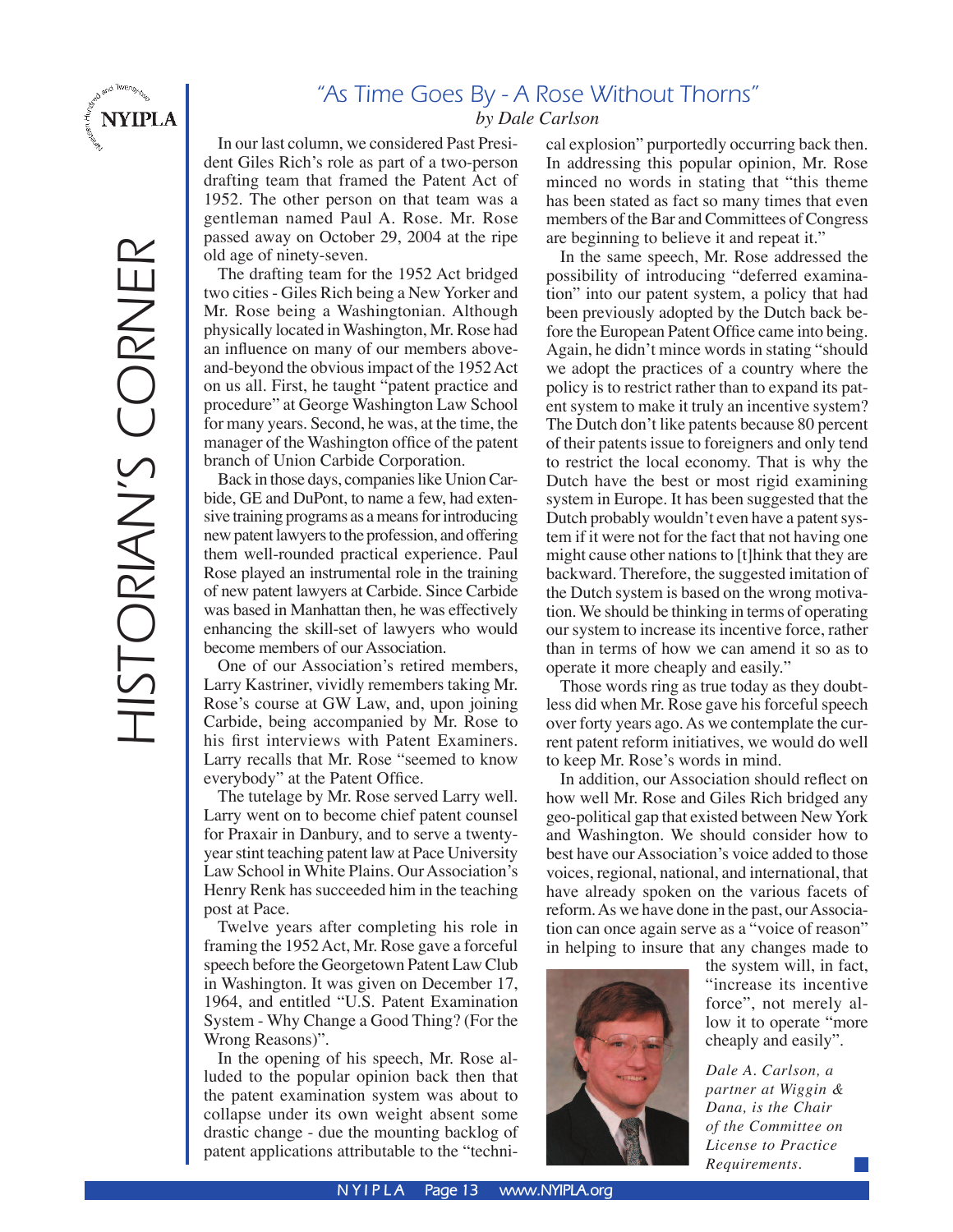

# Charles L. Gholz at September 23, 2005 CLE Luncheon Program

 Charles L. Gholz, the leading authority on interference practice in the United States, was the featured speaker at the NYIPLA CLE luncheon program on September 23, 2005. Mr. Gholz is a senior partner and head of the interference practice at Oblon, Spivak, Mc-Clelland, Maier & Neudstadt in Alexandria, Virginia.

 Mr. Gholz first provided an introduction to interference practice, and highlighted the key guidelines for patent interferences before the U.S. Patent & Trademark Office. Mr. Gholz also addressed the recent rules changes for interference practice and their impact on practitioners. Mr. Gholz added his concerns with the new rules, including the lack of a duty of candor on a patent interferent. Mr. Gholz concluded with a discussion of the current state of interference practice, particularly in light of the proposed post-grant opposition proceedings.



## Karen Copenhaver at October 21, 2005 CLE Luncheon Program



Left to Right: Daniel DeVito, Karen Copenhaver

 Karen Copenhaver, Executive Vice President and General Counsel of Black Duck Software, discussed the compelling business case behind open source adoption and the effect of open source development models on corporate intellectual property strategies. Karen presented the case for automation of internal controls relating to software development to identify the contents of software assets and to assure compliance with license obligations as the development model gains complexity due to the re-use of available software assets. She also shared her experience working with acquirors using source code fingerprinting technology and other automated search methods and tools Left to Right: Charles Gholz, Richard Erwine, host to perform code analysis in due diligence.

Save the Date

Friday, March 24, 2006 The 84th Annual Dinner in Honor of the Federal Judiciary

and the CLE Day of Dinner Program Waldorf-Astoria, New York

**N Y I P L A Page 14 www.NYIPLA.org**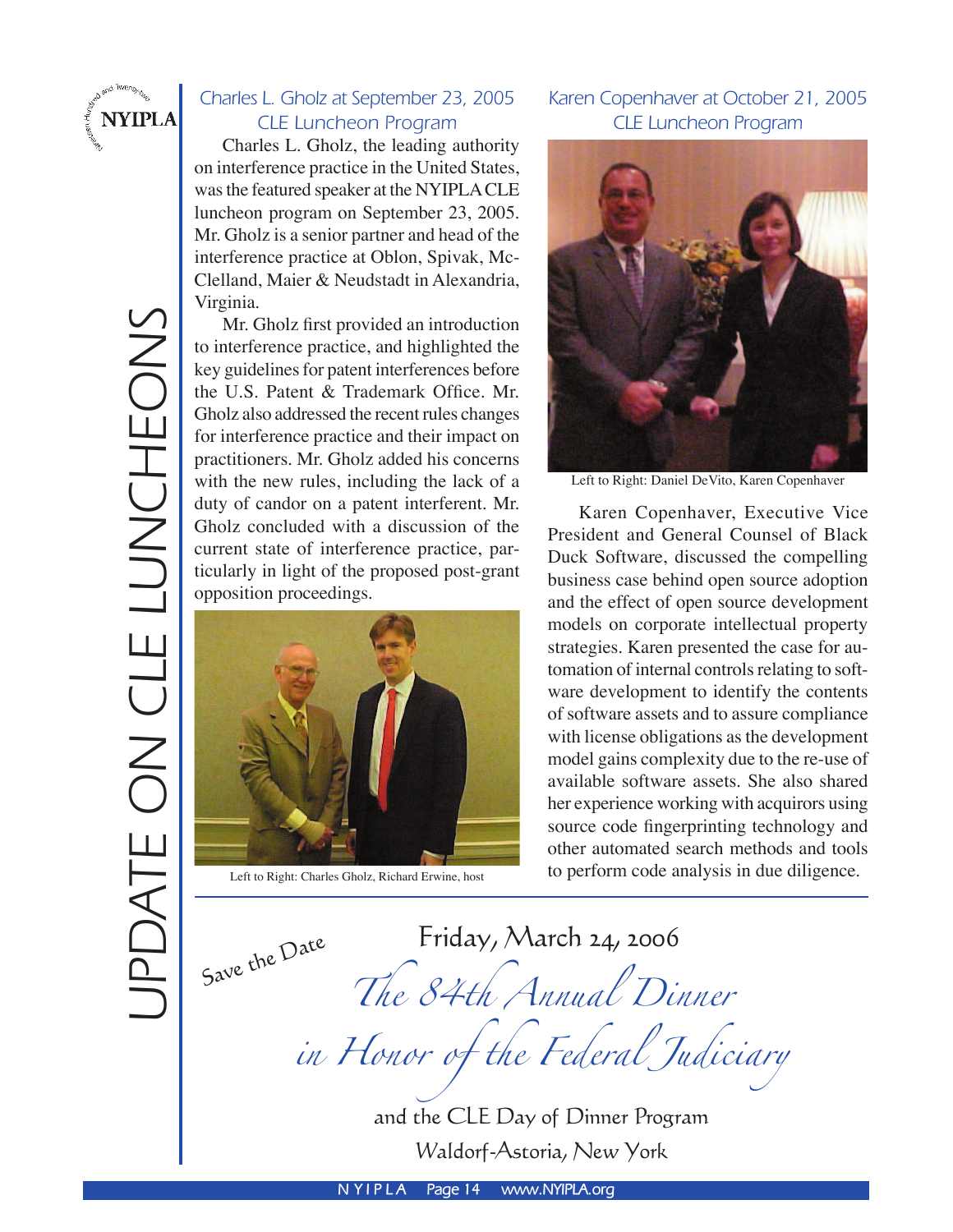# **The NYIPLA: The Benefits - The Opportunities - The Rewards**

 The NYIPLA serves as a vehicle to promote the development and administration of intellectual property interests. The NYIPLA strives to educate the public and members of the bar in this particular field and continually works with other associations to harmonize United States and international intellectual property laws for the protection of such properties. Currently, there are nearly 1500 members of this organization carrying out this function.

 The NYIPLA and its committees support a large variety of activities related to all aspects of intellectual property practice, including a bimonthly bulletin, frequent lunches with presentations by leading practitioners or representatives from the Patent and Trademark Office, and, of course, the now famous yearly Judges' Dinner at the Waldorf-Astoria that is attended by over 3000 judges, lawyers and guests. Members are offered a substantial discount in the cost of attending the dinner. Save the date: This year's dinner is set for Friday, March 24, 2006. And make sure to pay your dues by the 31st of December if you want to receive the discount!

 The Association has twenty-four active committees whose scope covers all aspects of intellectual property law and practice as well as related topics including alternative dispute resolution, legislative oversight and amicus briefs, meetings and forums, and continuing legal education. The Association is an accredited CLE provider and its programs range from luncheon meetings that provide at least one NY CLE credit to full day seminars on topics of interest or practice tips for IP practitioners. Members are offered a discount on the costs of attending these luncheons and meetings.

 The membership committee believes that lawyers and students who are interested in a career in intellectual property would benefit tremendously by joining the NYIPLA. By participating in the activities mentioned above, they also would be able to meet practitioners who can provide information on various opportunities in

this field as well as discuss their experiences. The well-known "Greenbook," which lists all our members, is updated and published annually and is provided to each member as the resource and reference guide for our NYIPLA members.

 If you are thinking of becoming a member of the NYIPLA or if you have not renewed your membership this year, please visit our website at www.nyipla.org and download a new member application or dues renewal form. Your eligibility for membership discounts begins the day your check is received.

 We look forward to serving you in the coming year. If you have any questions about membership, our CLE programs or other NYIPLA activities, please contact our administrative offices at admin@nyipla.org.

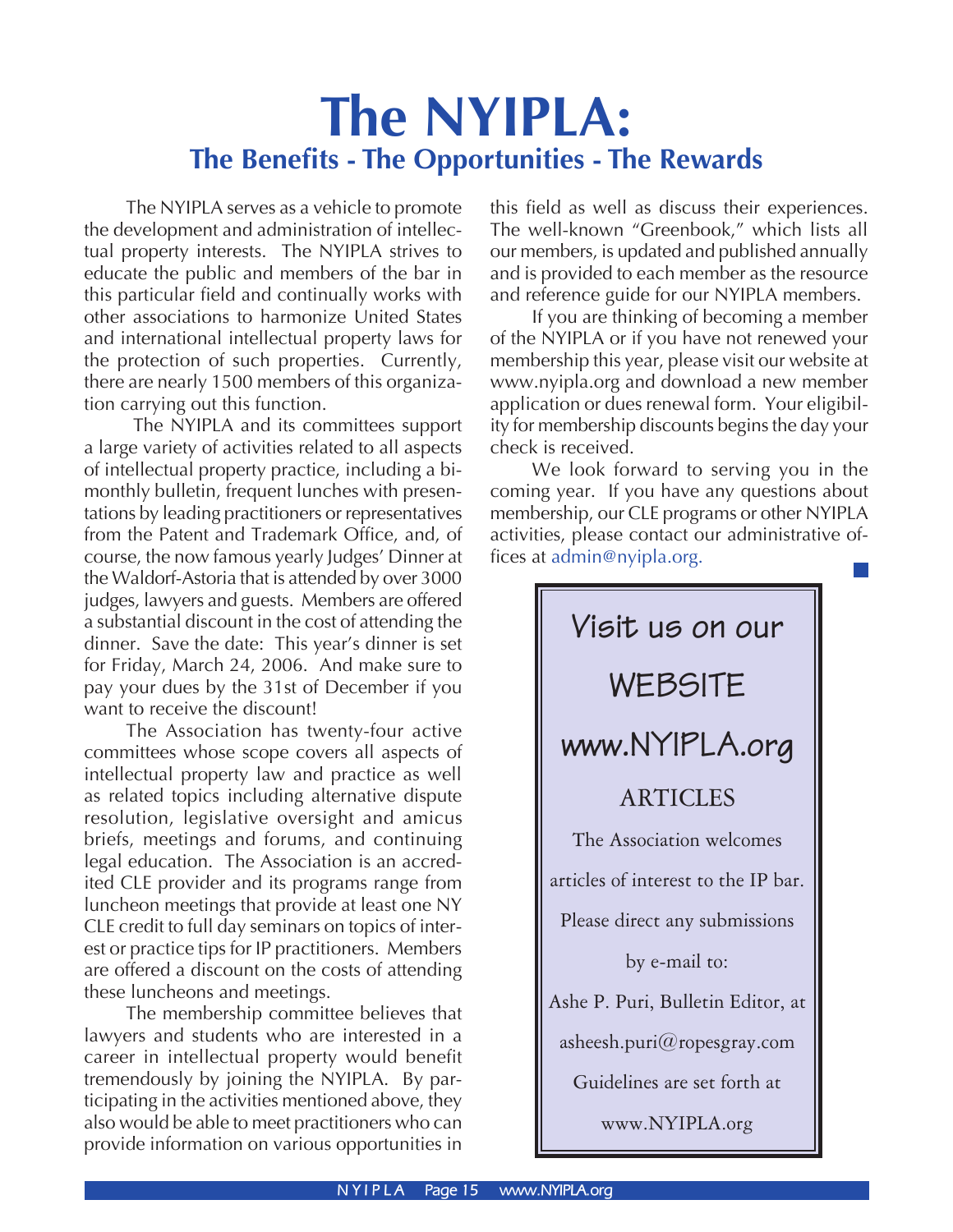## Minutes Of September 16, 2005 Meeting Of The Board Of Directors

The meeting of the Board of Directors was called to order at the Penn Club at 12:15 p.m. by President Ed Vassallo.

Marylee Jenkins, Christopher A. Hughes, Anthony Giaccio, John E. Daniel, Mark J. Abate, Laura A. Coruzzi, Daniel A. Devito, Robert C. Scheinfeld, Dale L. Carlson, Karl F. Milde, Jr. Philip T. Shannon and W. Edward Bailey were present. Also present were Committee Chair Stephen Feingold and Michael Isaacs of Star Consulting.

 The minutes of the Board of Directors' Meeting held on June 29, 2005 were approved.

 Mr. Daniel provided the Treasurer's Report. The Association's finances are sound.

Mark Abate reported on behalf of the Committee on Legislative Oversight And Amicus Briefs. The Committee had a luncheon organization meeting in September. The Committee will continue its amicus activities on behalf of the Association. The Committee also discussed possibly getting involved in lobbying activities surrounding the patent law reforms being considered in Congress. Mr. Abate and Ms. Jenkins will discuss and investigate approaches to getting the Association involved in lobbying activities.

 Ed Vassallo reported on the activities of the Committee on Publications. Fall issue of the Bulletin will be published shortly. It will include an announcement for a Federal Circuit Bar Association meeting at Columbia University on October 14, 2005.

 Stephen Feingold reported on the Committee on Trademark Law and Practice. The "Anti-dilution Act" was discussed at length. The INTA proposal, which is embodied in a current bill before Congress, was discussed as well as a proposal of the Bar Association of the City of New York to modify the INTA proposal/Congressional bill. Board members will review the City Bar proposal and the Committee's recommendation and further discuss taking a position on the bill at a subsequent meeting.

 Mr. Giaccio discussed planning for the Annual Meeting and Dinner in May. In the planning process, the concerns expressed at the last Board meeting with respect to streamlining the Annual Meeting and Dinner are being addressed.

 Messrs. Vassallo and Hughes reported on the Annual Dinner in Honor of the Federal Judiciary. Governor Arnold Schwarzenegger, who had been invited to speak at the Dinner, cannot commit to the date. Other speakers are being considered. Nominees for the Outstanding Public Service Award were discussed. Pricing for the Judge's Dinner was also discussed. The Waldorf has held the cost of the Dinner relatively constant for the past four years and has asked for an increase. To minimize the amount of the increase, the Board decided to reduce the number of dinner courses from four to three. Having a three-course dinner also allows more time for the Dinner program, which now includes the Outstanding Public Service Award, the speaker and the Minority Scholarship presentation.

The meeting was adjourned at 2:00 p.m.

 The next meeting of the Board is scheduled for Wednesday, October 19, 2005 at Noon at the Princeton/Columbia Club. The Committee Chairs will be at this meeting to report on the work on their Committees.

in 1

Carlos Cucurella and Lydia Gobena have been elected to partnership at

Fross Zelnick Lehrman & Zissu, P.C., effective December 1, 2005.

Fitzpatrick, Cella, Harper & Scinto congratulates the following eight lawyers listed as Best Lawyers in Intellectual Property Law in the 2006 edition of Best Lawyers in America - Bob Baechtold, Nick Cannella, Joe Fitzpatrick, Pat Razzano,

Henry Renk, Larry Scinto, Henry Tang and Ed Vassallo.

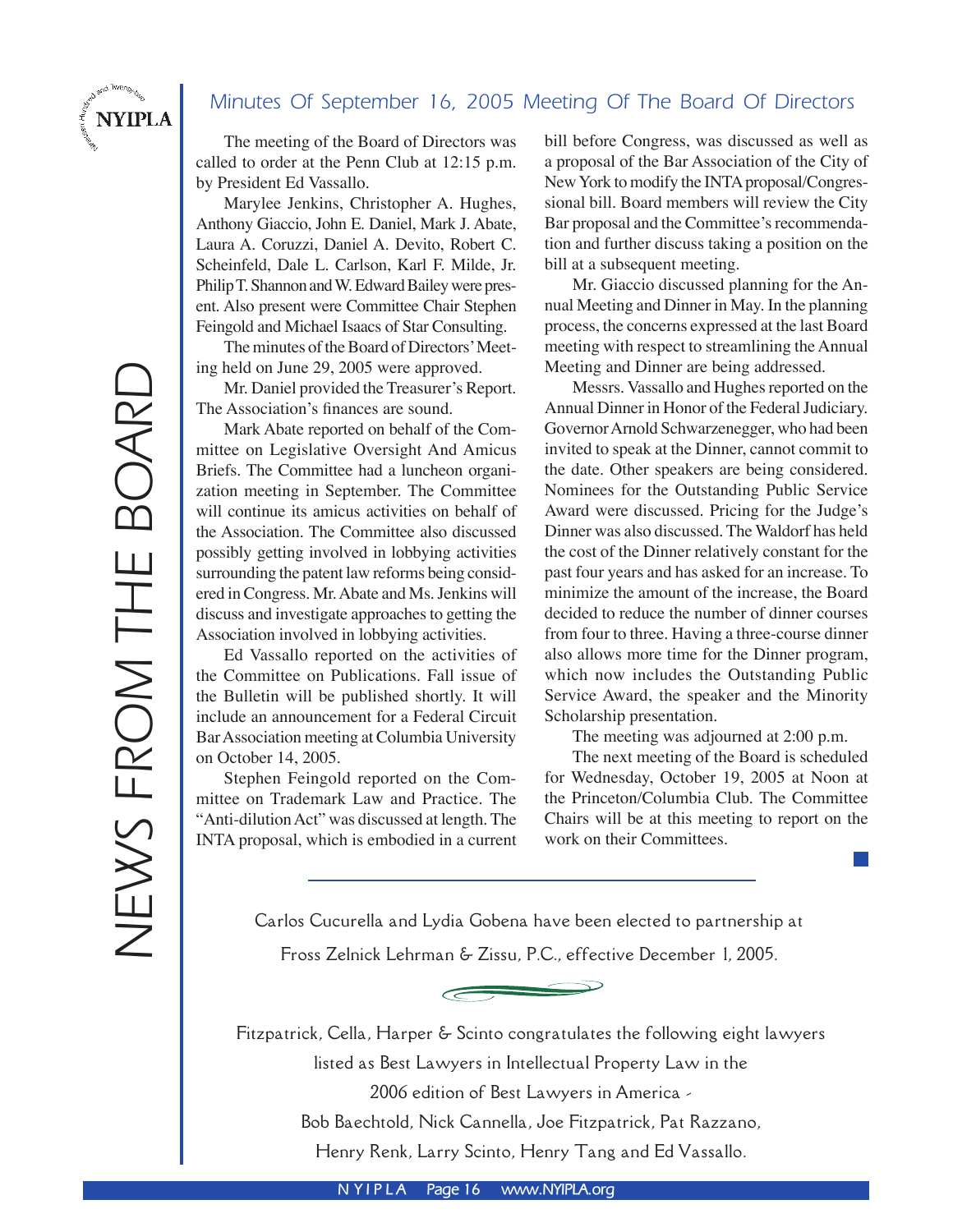

# SOUTHERN DISTRICT CASE REVIEW by Mark J. Abate<sup>1</sup>

# INEQUITABLE CONDUCT THAT IS NOT ACCOMPLISHED USING THE MARK AT ISSUE CANNOT SUPPORT AN UNCLEAN HANDS DEFENSE

**De Beers LV Trademark Ltd. v. DeBeers Diamond Syndicate Inc.,** 2005 U.S. Dist. LEXIS 9307 (S.D.N.Y. May 18, 2005) (Judge Denise Cote)

Plaintiffs were incorporated in the United Kingdom in 2002 as a joint venture between the unspecified "owner of rights in De Beers" and luxury good producer LMVH Moet Hennessy Louis Vuitton. Plaintiffs were assigned the right to use the DEBEERS mark in the United States with respect to diamonds, jewelry, luxury goods, and retail store services, and subsequently filed applications to register the mark in the United States for luxury goods and retail services. In December 15, 2001, Defendants registered several Internet domain names that included the word "DeBeers." On January 29, 2002, Defendants registered the mark "DEBEERS DIAMOND SYNDICATE" for use with respect to diamonds, listing a first use date of June 1981 and a first use in commerce date of January 2002. Plaintiffs alleged, inter alia, trademark infringement in violation of Section 43(a) of the Lanham Act, 15 U.S.C. § 1125(a), and unfair competition under New York common law. Defendants pled the affirmative defense of unclean hands. Plaintiffs moved to strike the defense.

The court initially confirmed that unclean hands may be asserted as an affirmative defense to equitable claims in an action under Lanham Act Section 43(a). Federal law, the court noted, requires an equitable plaintiff to act in good faith. Misconduct that is unrelated to the claim to which it is asserted as a defense, however, does not constitute unclean hands. New York law is virtually identical, the court continued, since New York courts apply the defense when a plaintiff "has committed some unconscionable act that is directly related to the subject matter in litigation and has injured the party

attempting to invoke the doctrine." 2005 U.S. Dist. LEXIS 9307 \*9 (quoting *PenneCom, B.V. v. Merrill Lynch & Co.,* 372 F.3d 488, 493 (2d Cir. 2004)).

Defendants based their unclean hands defense on the fact that "the alleged worldwide fame of DEBEERS…was achieved by anti-competitive, monopolistic, and inequitable conduct by plaintiffs' alleged predecessors in interest to DEBEERS around the world." Defendants listed several lawsuits in which the assignors of Plaintiffs' rights in the DEBEERS mark were or had been defendants, and asserted that "various De Beers entities had engaged in monopolistic behavior, acted to restrain competition, pled guilty to fixing prices, and had been the subject of criminal investigations and prosecutions…."

The court held that "[a]s grave as the monopolistic behavior that defendants allege may be, their allegations are not sufficiently related to the subject matter of the action to support" an unclean hands defense. The court noted that Defendants did not allege that Plaintiffs had misused their marks in furtherance of inequitable conduct. Examples of conduct that might qualify as sufficiently related to a trademark action, the court stated, are when a plaintiff encourages or induces the commission of a wrong, when the mark itself is deceptive, or when the plaintiff procured or maintained a registration by false or fraudulent misrepresentation. Discussing a case cited by Defendants, *Estee Lauder, Inc. v. Fragrance Counter, Inc.,* 189 F.R.D. 269, 272 (S.D.N.Y. 1999), the court noted that in that case, Judge Sweet emphasized when an antitrust-related unclean hands defense is raised in a trademark case, "an essential element [of the defense]…is proof that the mark itself has been the basic and fundamental vehicle required and used to accomplish the violation." The court contrasted the "collateral activities" alleged by the Defendants with those cited by Judge Sweet, and consequently granted Plaintiffs' motion to strike the defense. Also, in a footnote the court stated that it was unnecessary to reach the issue whether inequitable conduct by the entities from which Plaintiffs received their rights, as opposed to plaintiffs themselves, would be sufficient to establish the defense.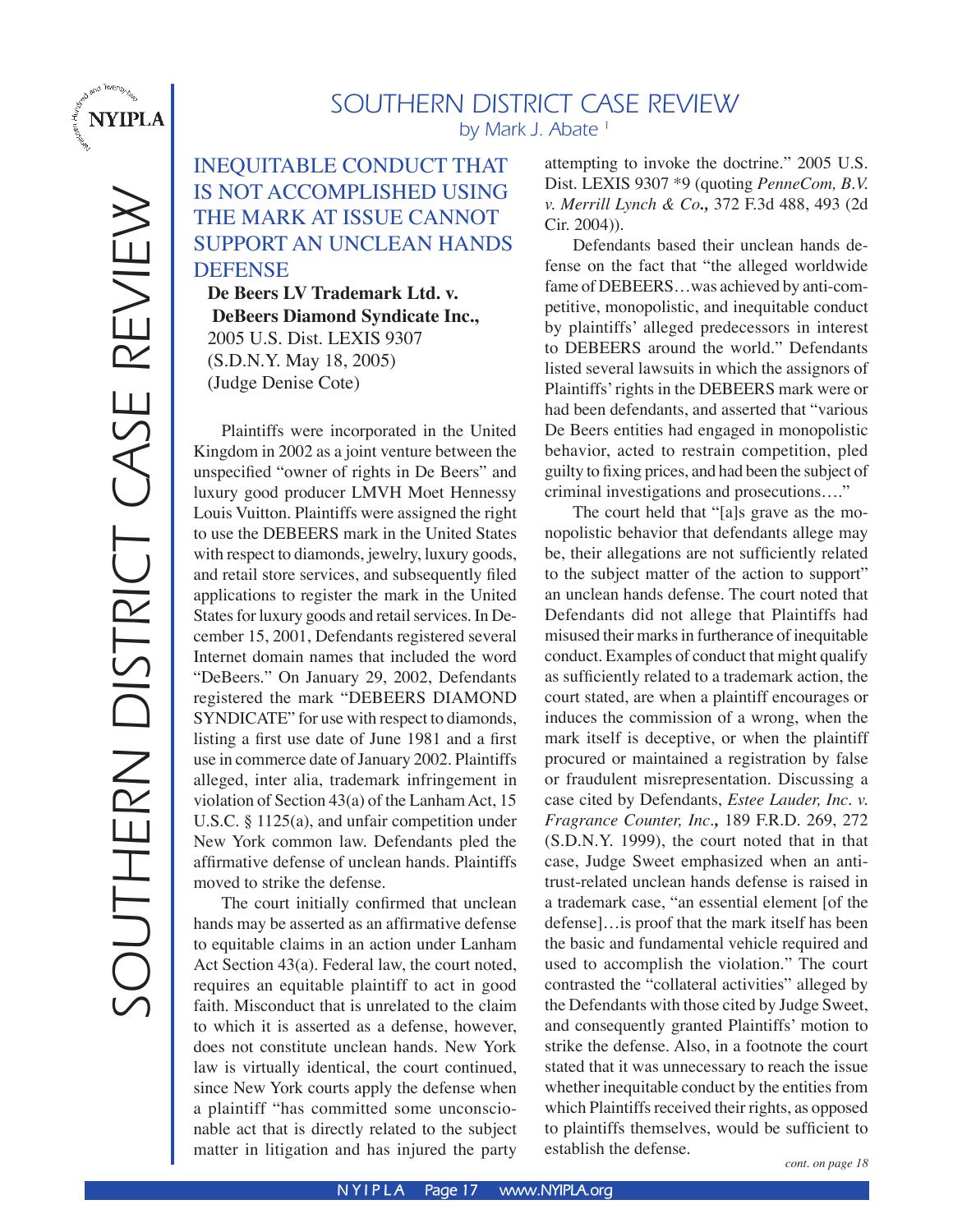# USE OF "THUMBNAIL" REPRODUC-TIONS OF COPYRIGHTED POSTERS IN A BIOGRAPHY CONSTITUTES A FAIR USE

#### **Bill Graham Archives L.L.C. v. Dorling Kindersley Ltd.**,

2005 U.S. Dist. LEXIS 9041 (S.D.N.Y. May 11, 2005) (Judge George B. Daniels)

Plaintiff claimed that seven reduced images of concert posters reproduced by Defendants in their entirety in the book "Grateful Dead: The Illustrated Trip" infringed Plaintiff's copyrights in the works. The posters were used on certain pages of Defendants' book as "thumbnail" reproductions and appeared in chronological order. Defendants moved for summary judgment, asserting that their reproduction of the images constituted a fair use of the works pursuant to Section 107 of the Copyright Act.

Citing 17 U.S.C. § 107, the court first noted that the use or reproduction of a copyrighted work is not an infringement of copyright if it is used for purposes such as criticism, comment, news reporting, teaching, scholarship, or research. Also citing that section, the court then stated that four nonexclusive factors to consider are 1) the purpose and character of the use, including whether such use is of a commercial nature or is for nonprofit educational purposes; 2) the nature of the copyrighted work; 3) the amount and substantiality of the portion used; and 4) the effect of the use upon the potential market for, or value of, the copyrighted work. The ultimate test, the court concluded, was "whether the copyright law's goal of ʻpromoting the Progress of Science and useful Arts,' U.S. Const., art. I § 8, cl., 8, ʻwould be better served by allowing the use than by preventing it.'" 2005 U.S. Dist. LEXIS 9041 \*10 (quoting *Arica Inst., Inc. v. Palmer*, 970 F.2d 1067, 1077 (2d Cir. 1992)).

Regarding the first factor, the purpose and character of the use, the court stated that there is a "strong presumption" in the Second Circuit that this factor favors a defendant if the infringing work is, *inter alia*, a biography. Defendants did not dispute that Plaintiff's book was indeed a biography, as the "backbone of the book" was a timeline "from which all entries and features hang." The "more important" question, the court stated, was whether the infringing work "merely supersede[d]" the original work or was "transformative"—i.e., whether the work "adds something new, with a further purpose or different character, altering the first with new expression, meaning or message." 2005 U.S. Dist. LEXIS 9041 \*12 (quoting *Campbell v. Acuff-Rose Music Inc.*, 510 U.S. 569, 579 (1994)). The court noted that "transformative" uses are "the very type of activity that the fair use doctrine intends to protect for the enrichment of society." Id. The court then concluded that the Defendants' use of the works was transformative since Defendants did not reproduce the works for the original purpose that they were created—to be decorative and to advertise—but rather Defendants reproduced the works, in conjunction with other pieces of visual art, to commemorate historic events that occurred. The court noted that the entirely different use was evidenced by the significant reduction to thumbnail size of the images. Furthermore, the court stated, the commercial nature of the book did not preclude fair use: the fact that the images were reduced in size and were not utilized directly to promote sales of the book suggested that their commercial importance was minimal. Therefore, the court held, the first factor weighed heavily in favor of Defendants.

The court stated that the second factor, the nature of the copyrighted work, related to whether the original work was "creative as opposed to factual" as well as to whether the work had been previously published. The court noted that "[o]riginal works that are creative in nature will generally receive greater copyright protection." However, the court further noted that although Plaintiff's posters were creative, this factor "may be of less (or even no) importance when assessed in the context of certain transformative uses." 2005 U.S. Dist. LEXIS 9041 \*16 (quoting *Castle Rock Entertainment, Inc. v. Carol Publishing Group, Inc.*, 150 F.3d 132, 144 (2d Cir. 1998)). Also, the court continued, the Second Circuit has mitigated the importance of creativity where a work is "a published work available to the general public." Id. (quoting *Arica Inst*., 970 F.2d at 1078). Since Plaintiff's works had been previously published and Defendants' use was transformative, the court concluded that the second factor slightly favored plaintiff.

The court stated that the third factor considers "whether the amount and substantiality of the portion used in relation to the copyrighted work as a whole are reasonable in relation to the purpose of the copying." 2005 U.S. Dist. LEXIS 9041 \*17 (quoting *Campbell,* 510 U.S. at 586). The inquiry focuses on the degree to which the original work was copied, whether the extent of copying is consistent with or more than necessary to further the purpose and character of the use, and asks whether the borrowed material forms the "heart" of the invention. The court acknowledged that although Plaintiff's seven works were copied in their entirety, they formed only a small part of a book meant to represent the Grateful Dead's history and were displayed among hundreds of other images and text. The court concluded that the thumbnail reproductions could not be considered the "heart" of the full size original concert posters, and that without the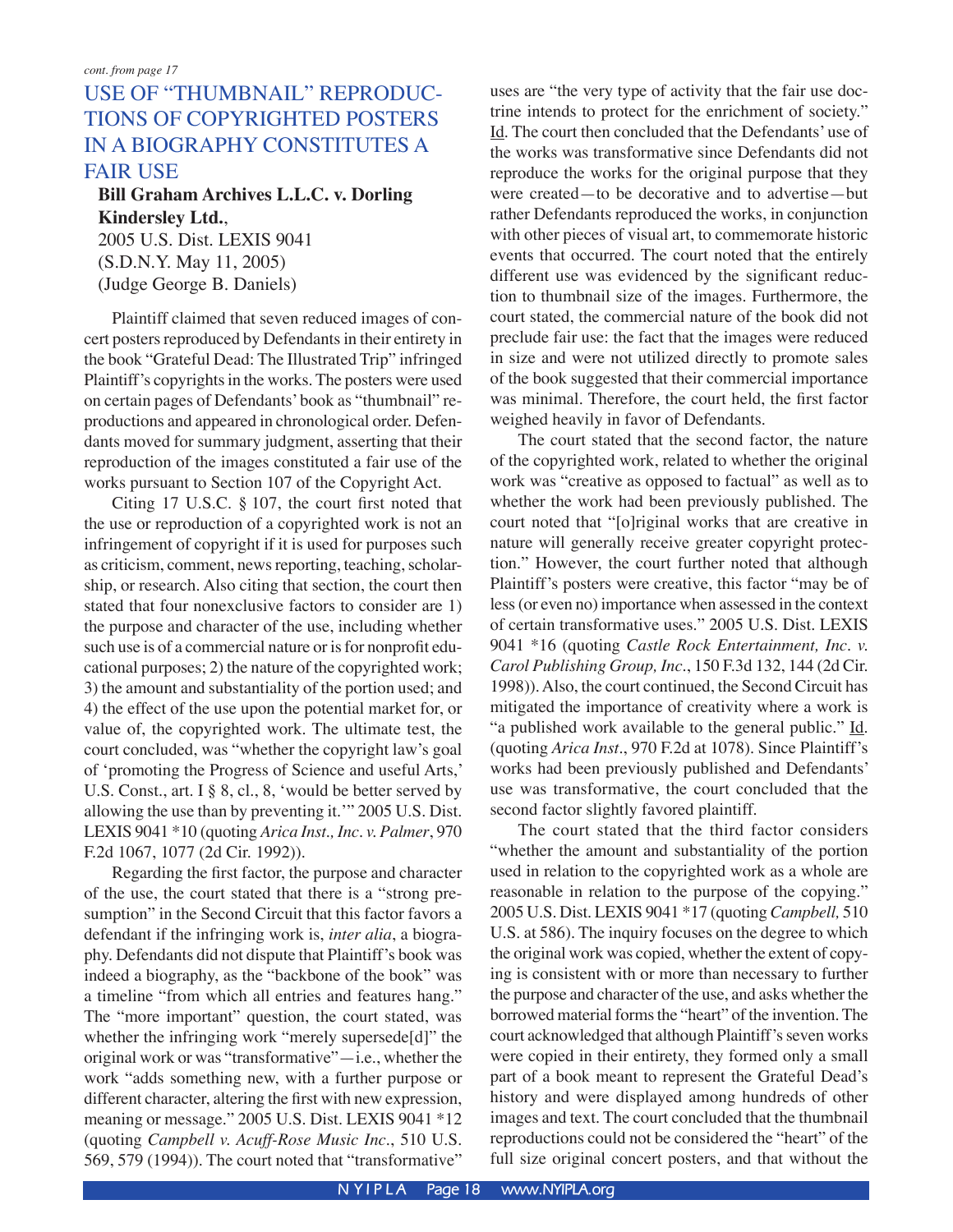use of thumbnail reproductions, the creative nature of the materials could not be conveyed without the use of several samples of work in their entirety. As such, the court concluded that this factor favored Defendants.

Lastly, the court remarked that the fourth factor looks to the effect of the use upon the potential market for or value of the copyrighted work. The court noted that copyright law is primarily concerned with protecting the ability of copyright holders to exploit the market for their works. However, the court continued, only an impact on potential licensing revenues for traditional, reasonable, or likely to be developed markets should be legally recognized—both for the original work and derivative works. Furthermore, whether a copyright holder is expected to exploit a market depends substantially on whether the use is transformative—the qualification of a work as transformative informs whether a licensing market should be reserved to the copyright holder. In this instance, the court noted, the Plaintiff's copyright was in promotional concert posters, which are artistic works. Reproducing and selling one of the works as a poster or artwork, or selling a book that compiled the collection of posters, would clearly infringe. However, the court stated, Defendants' use was transformative: the use of seven thumbnails in a 480 page book was "not likely to supplant the market, either for reproductions or derivative works, of the original." Consequently, the court asserted, it would be unreasonable to find that Defendants had unjustly appropriated Plaintiff's market. Therefore, the court held that the fourth factor also favored the Defendants, and that the totality of factors determined that Defendant's use was a fair use.

# PATENT CLAIM TERMS MUST BE CONSTRUED BY LOOKING AT THE CLAIM AS A WHOLE

## **Advanced Magnetic Closure, Inc. v. Rome Fastener Corp.,**  2005 U.S. Dist. LEXIS 10016

(S.D.N.Y. May 11, 2005) (Judge George B. Daniels)

Plaintiff alleged that Defendants' product infringed U.S. Patent No. 5,512,773, which covers a magnetic snap fastener used primarily as a closure device for purses. The fastener comprises a female half and a male half. A donut shaped magnet ("magnetic member") is mounted on the female half. A rivet is positioned at the periphery of the hole in the magnet, leaving the hole in the magnet at least partially unobstructed. The male half is made of magnetically attractive material and contains a rivet protruding outward that fits within the hole of the magnet to fasten the two halves together. At least one of the two rivets contains a small hole.

A Markman hearing was held to construe terms in claims 1 and 9 of the patent. With respect to claim 1, the purpose of the aforementioned rivet hole was in dispute, as the claim language in question read (emphasis added): "[with] said small hole in said one of said first and second rivets *increasing the magnetic attraction of said magnetic member by modifying a resistance to said magnetic circuit at said first and second rivets*." Plaintiff argued that the italicized portion should be construed to mean that the purpose of the rivet hole is to provide an increase in magnetic attraction. Defendants argued that the italicized portion should be construed to mean that the small hole in one of the rivets cause an increase in the magnetic attraction of the magnet itself, i.e., that the power of the magnet is increased.

The court held in favor of Plaintiff's construction, stating that the claim language does not speak in terms of increasing the power of the magnet, but rather that the magnetic attraction is increased. The court noted while it is impossible to increase the power of a magnet—as that property is inherently fixed—it is possible to increase magnetic attraction and recited as an example the fact that the further away a magnet is placed from a metal object, the less attraction those objects will have to each other. The court addressed Defendant's argument that the claim specifically describes increasing the magnetic attraction "of said magnetic member" by noting that Defendant erroneously focused on the "increasing" language as it relates to the phrase "magnetic member," rather than *as it relates to the claim as a whole*. The court stated that the claim language continues by describing *how* the magnetic attraction is able to be enhanced—by affecting the circuitry when the male and female halves are brought together. Thus, the court noted, it is the location of the rivet hole, within the overall structure formed when the two halves are brought together, that creates a change

within the magnetic circuitry, not a change to the magnet itself. Moreover, the court held that nothing in the specification or prosecution history was to the contrary.

<sup>1</sup> Mark J. Abate is a partner at Morgan & Finnegan, L.L.P. He can be reached at mjabate@ morganfinnegan.com.